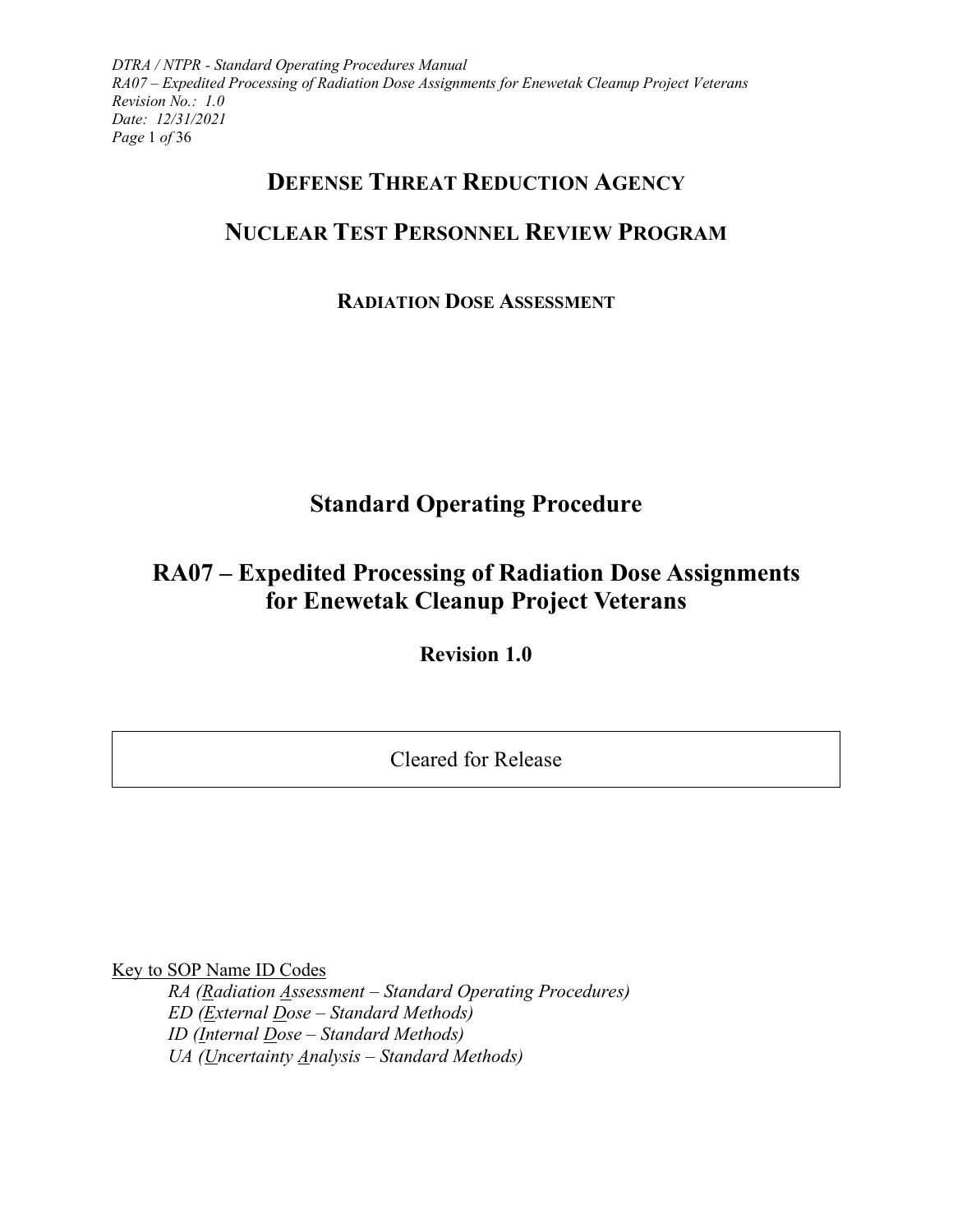*DTRA / NTPR - Standard Operating Procedures Manual RA07 – Expedited Processing of Radiation Dose Assignments for Enewetak Cleanup Project Veterans Revision No.: 1.0 Date: 12/31/2021 Page* 2 *of* 36

| <b>Revision Control</b> |                             |                      |                           |  |
|-------------------------|-----------------------------|----------------------|---------------------------|--|
| Revision                | <b>Revision Description</b> | <b>Revision Date</b> | Authorization<br>Official |  |
| 1.0                     | Original version            | 12/31/2021           | James D. Franks           |  |
|                         |                             |                      |                           |  |
|                         |                             |                      |                           |  |
|                         |                             |                      |                           |  |
|                         |                             |                      |                           |  |
|                         |                             |                      |                           |  |
|                         |                             |                      |                           |  |
|                         |                             |                      |                           |  |
|                         |                             |                      |                           |  |
|                         |                             |                      |                           |  |
|                         |                             |                      |                           |  |
|                         |                             |                      |                           |  |
|                         |                             |                      |                           |  |
|                         |                             |                      |                           |  |
|                         |                             |                      |                           |  |
|                         |                             |                      |                           |  |
|                         |                             |                      |                           |  |
|                         |                             |                      |                           |  |
|                         |                             |                      |                           |  |
|                         |                             |                      |                           |  |
|                         |                             |                      |                           |  |
|                         |                             |                      |                           |  |
|                         |                             |                      |                           |  |
|                         |                             |                      |                           |  |
|                         |                             |                      |                           |  |
|                         |                             |                      |                           |  |
|                         |                             |                      |                           |  |
|                         |                             |                      |                           |  |
|                         |                             |                      |                           |  |
|                         |                             |                      |                           |  |
|                         |                             |                      |                           |  |
|                         |                             |                      |                           |  |
|                         |                             |                      |                           |  |
|                         |                             |                      |                           |  |
|                         |                             |                      |                           |  |
|                         |                             |                      |                           |  |
|                         |                             |                      |                           |  |
|                         |                             |                      |                           |  |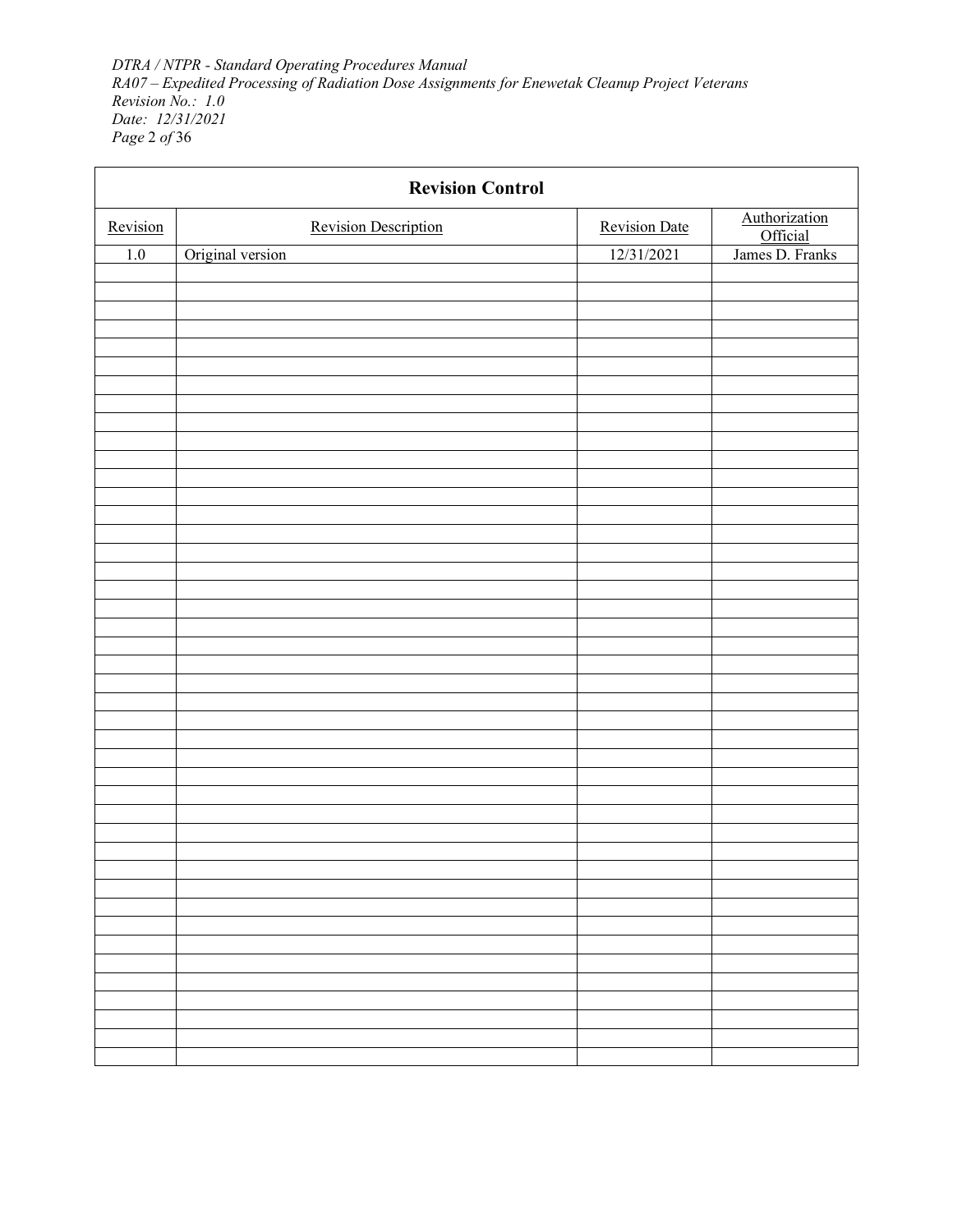*DTRA / NTPR - Standard Operating Procedures Manual RA07 – Expedited Processing of Radiation Dose Assignments for Enewetak Cleanup Project Veterans Revision No.: 1.0 Date: 12/31/2021 Page* 3 *of* 36

# **Table of Contents**

| 1. |        |                                                             |  |
|----|--------|-------------------------------------------------------------|--|
| 2. |        |                                                             |  |
| 3. |        |                                                             |  |
|    | 3.1    |                                                             |  |
|    | 3.2    |                                                             |  |
|    | 3.3    |                                                             |  |
|    | 3.4    |                                                             |  |
| 4. |        |                                                             |  |
| 5. |        |                                                             |  |
|    | 5.1    |                                                             |  |
|    | 5.2    |                                                             |  |
|    | 5.3    | Dose Summary Sheet Documentation by NTPR Research Analyst12 |  |
|    | 5.4    |                                                             |  |
|    | 5.5    |                                                             |  |
|    | 5.6    |                                                             |  |
|    | 5.7    |                                                             |  |
|    | 5.8    |                                                             |  |
| 6. |        |                                                             |  |
| 7. |        |                                                             |  |
| 8. |        |                                                             |  |
| 9. |        |                                                             |  |
|    |        |                                                             |  |
|    |        |                                                             |  |
|    | $A2-1$ |                                                             |  |
|    | $A2-2$ |                                                             |  |
|    |        |                                                             |  |
|    |        |                                                             |  |
|    | $A3-1$ |                                                             |  |
|    | $A3-2$ |                                                             |  |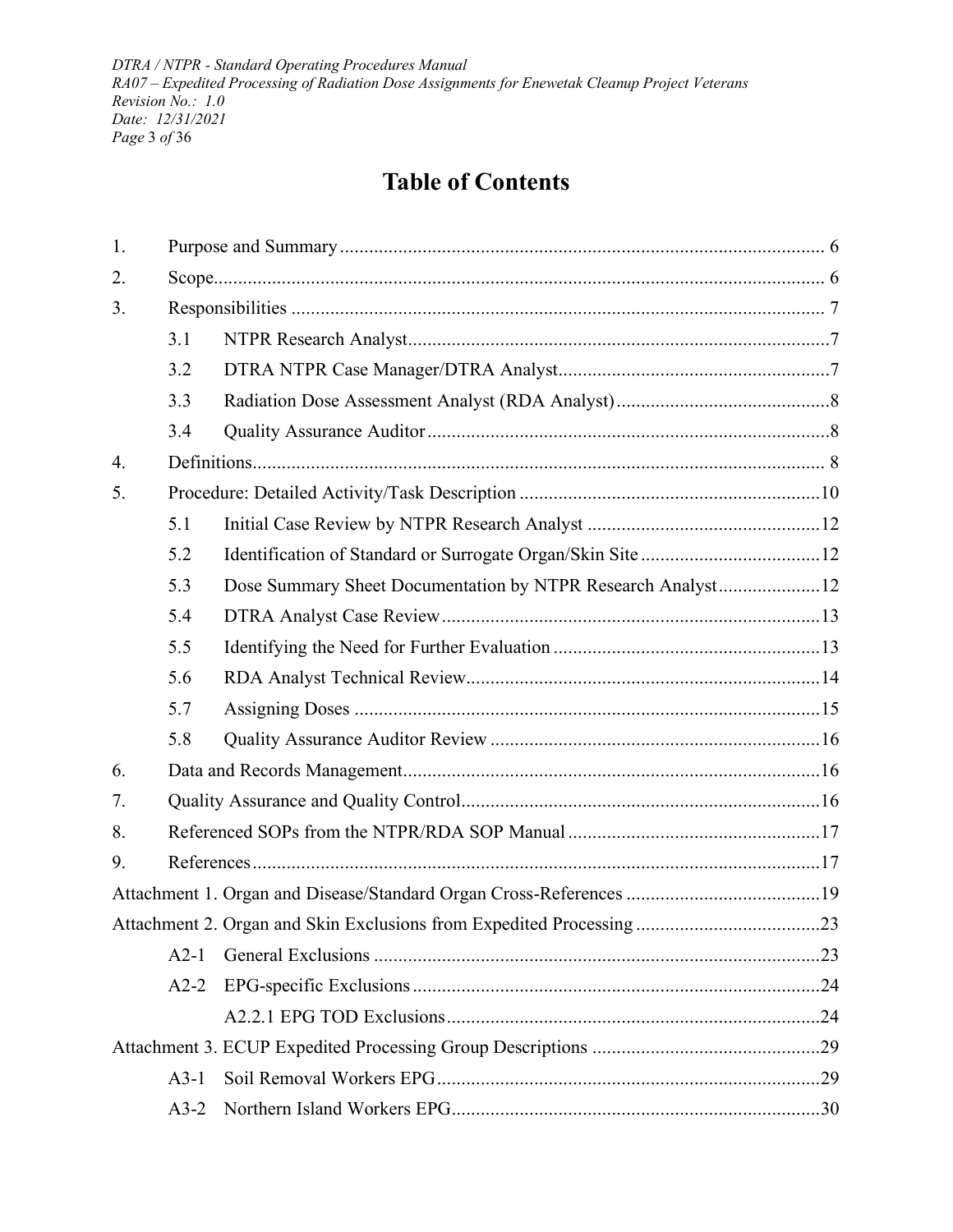*DTRA / NTPR - Standard Operating Procedures Manual RA07 – Expedited Processing of Radiation Dose Assignments for Enewetak Cleanup Project Veterans Revision No.: 1.0 Date: 12/31/2021 Page* 4 *of* 36

| Attachment 4. Estimated Organ Doses, Eye lens and Skin Doses for ECUP EPGs34 |  |
|------------------------------------------------------------------------------|--|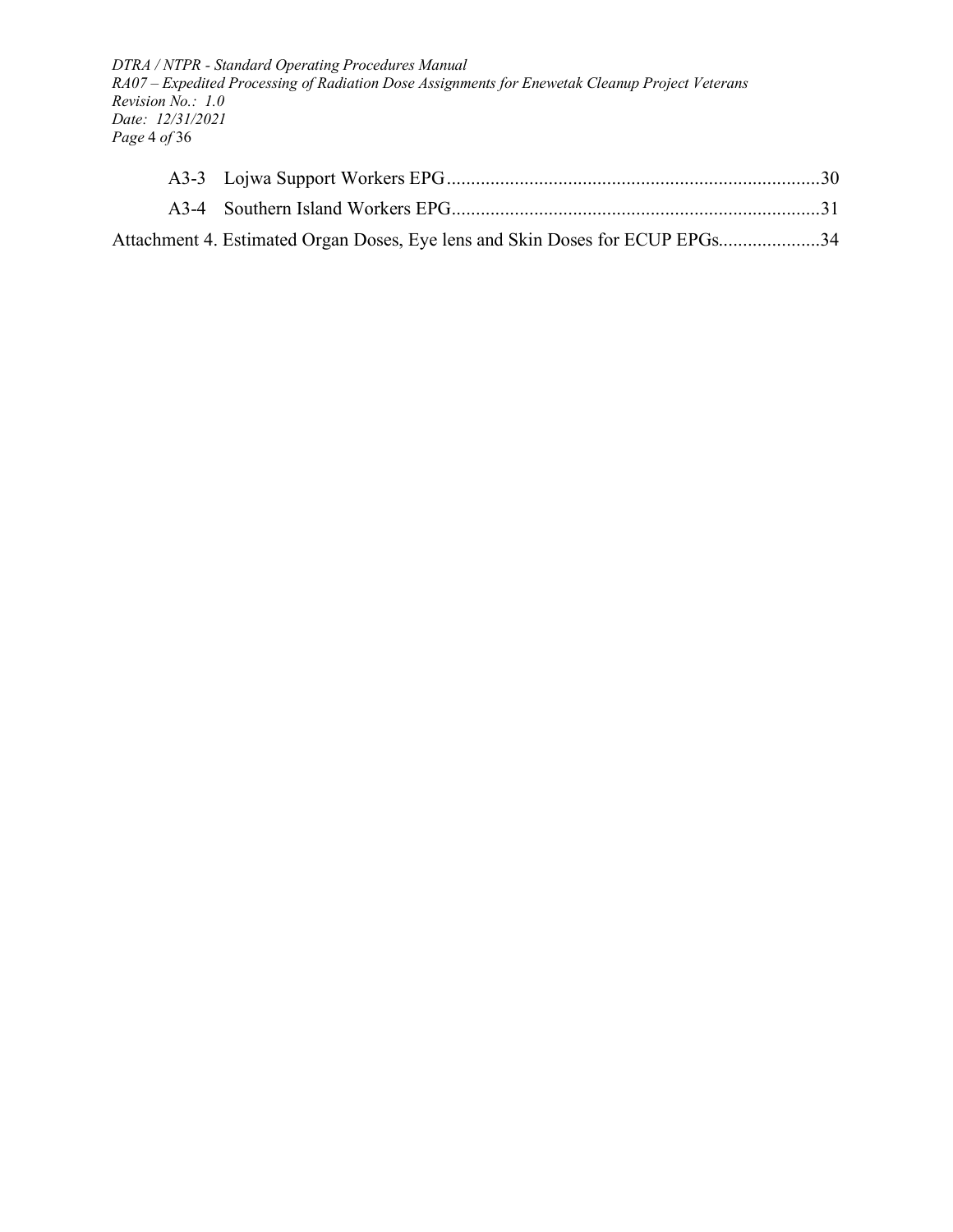*DTRA / NTPR - Standard Operating Procedures Manual RA07 – Expedited Processing of Radiation Dose Assignments for Enewetak Cleanup Project Veterans Revision No.: 1.0 Date: 12/31/2021 Page* 5 *of* 36

# **List of Figures**

# **List of Tables**

| Table A1-1. Cross-Reference of diseased organs, ECUP standard organs, and NIOSH-IREP                                                                            |  |
|-----------------------------------------------------------------------------------------------------------------------------------------------------------------|--|
| Table A2-1. Limiting doses for cancers based on all alpha or all photon radiation 25                                                                            |  |
| Table A2-2. EPG and standard organ combinations excluded from expedited processing26                                                                            |  |
| Table A2-3. Limiting doses for skin cancers assuming all alpha or all photon radiation26                                                                        |  |
| Table A2-4. Excluded skin cancer cases for "American Indian or Alaska Native", "Asian,<br>Native Hawaiian, or other Pacific Islander", and "Black" participants |  |
| Table A2-5. Excluded skin cancer cases for "White (Hispanic)" and "White (Non-Hispanic)"                                                                        |  |
|                                                                                                                                                                 |  |
|                                                                                                                                                                 |  |
| Table A4-2. Upper-bound external lens of the eye and skin doses for ECUP EPGs 36                                                                                |  |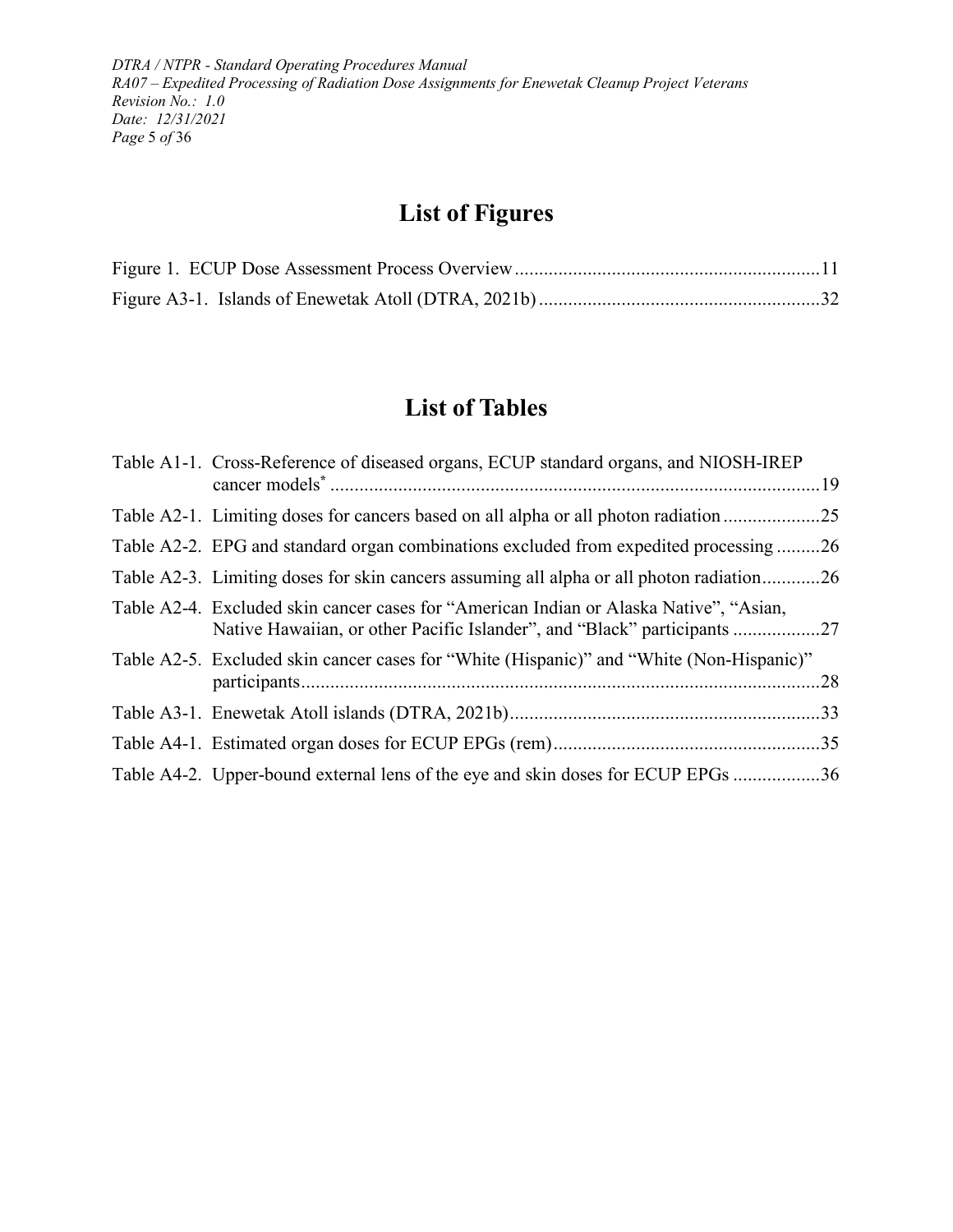*DTRA / NTPR - Standard Operating Procedures Manual RA07 – Expedited Processing of Radiation Dose Assignments for Enewetak Cleanup Project Veterans Revision No.: 1.0 Date: 12/31/2021 Page* 6 *of* 36

## **Standard Operating Procedure**

## **RA07 – Expedited Processing of Radiation Dose Assignments for Enewetak Cleanup Project Veterans**

#### <span id="page-5-0"></span>**1. Purpose and Summary**

This standard operating procedure (SOP) describes the roles, responsibilities, and methodology for processing Department of Defense (DoD) Defense Threat Reduction Agency (DTRA) Nuclear Test Personnel Review (NTPR) radiation dose assessments (RDAs). These assessments are performed in response to requests from the Department of Veterans Affairs (VA) on behalf of Enewetak Cleanup Project (ECUP) veterans. In particular, the SOP provides specific criteria and detailed actions to accomplish expedited processing of the majority of ECUP cases received by DTRA. Expedited processing involves assignment of upper-bound group-based estimated radiation doses to ECUP veterans without the need for individualized RDAs. Expedited processing of ECUP RDAs supports more timely response to VA requests and more timely decision-making for veterans' claims than if individual-specific, full RDAs are performed for every case. For ECUP cases not qualified for expedited processing under the criteria in this SOP, technical reviews and/or full RDAs for those cases will be conducted based on appropriate DTRA NTPR SOPs. Finally, requirements and procedures for data and records management, and associated quality assurance (QA) activities are provided for completing the processing of the case.

This SOP is written for qualified NTPR Research Analysts, DTRA Analysts, RDA Analysts, and QA Auditors who process and evaluate ECUP veteran cases received from the VA, and for managers who oversee the entire dose assessment process. The SOP conforms to procedures, methods, quality standards, and established NTPR policies and guidelines.

#### <span id="page-5-1"></span>**2. Scope**

This SOP applies to all ECUP participants, defined as veterans participating in the cleanup of Enewetak Atoll from 1977 to 1980. This SOP may also be applicable to veterans assigned to Enewetak Atoll for various DoD programs from the end of atmospheric nuclear testing at the Pacific Proving Ground in 1958 to the start of the ECUP in 1977. All ECUP participant cases are initially evaluated for eligibility for expedited processing and processed according to the detailed methodology described herein. The doses to be assigned under expedited processing described in this SOP are likely to be below the doses that could result in service connection for a claimant. Cases that do not pass the evaluation for expedited processing under the criteria in this SOP require technical reviews and/or individualized dose assessments as discussed in RA06 (DTRA, 2021a). This SOP is applicable to cases involving cancers of internal organs and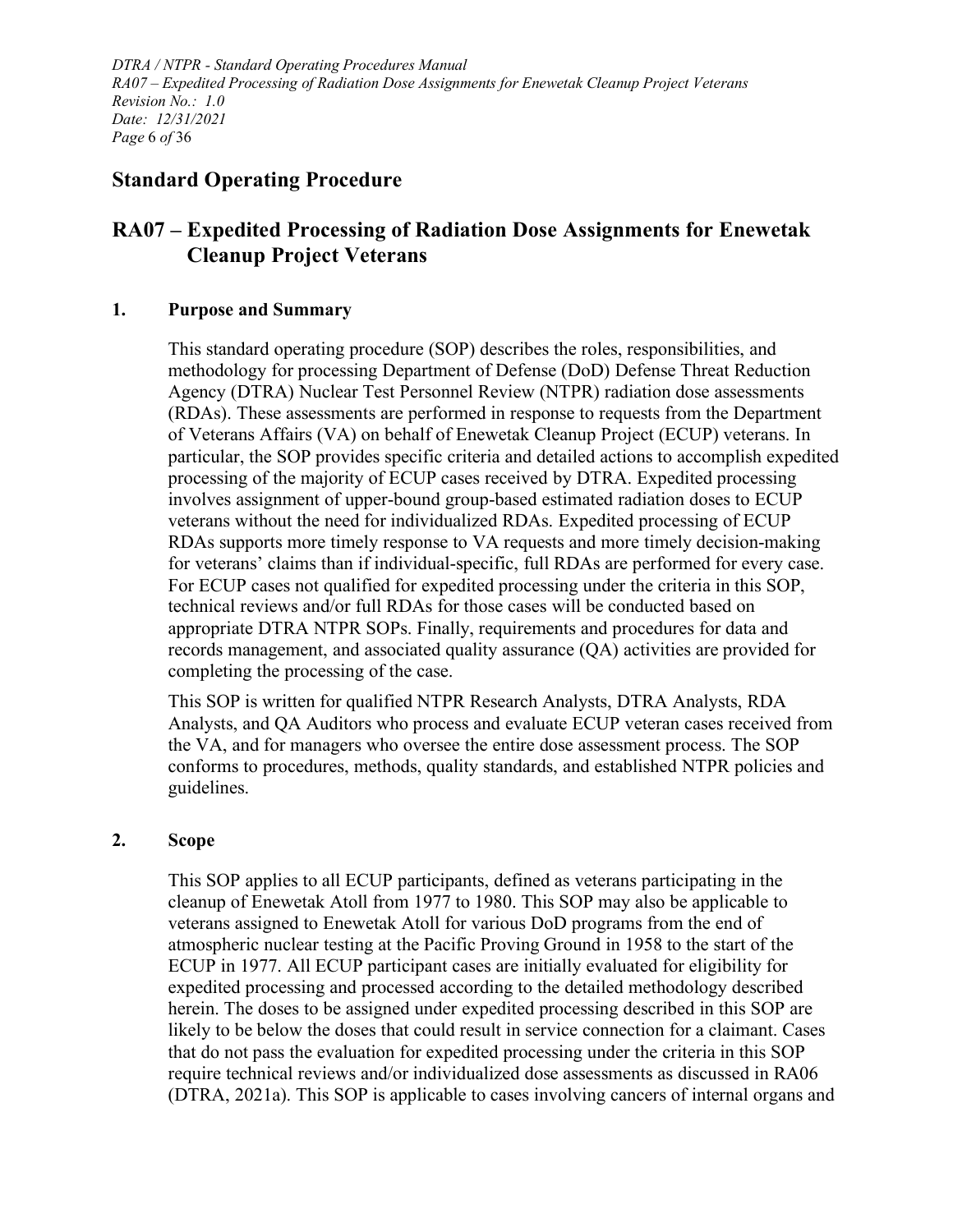*DTRA / NTPR - Standard Operating Procedures Manual RA07 – Expedited Processing of Radiation Dose Assignments for Enewetak Cleanup Project Veterans Revision No.: 1.0 Date: 12/31/2021 Page* 7 *of* 36

skin but is also applicable to non-cancerous conditions when requested by the VA and documented in the NTPR veteran case file.

#### <span id="page-6-0"></span>**3. Responsibilities**

#### <span id="page-6-1"></span>**3.1 NTPR Research Analyst**

The NTPR Research Analyst is responsible for conducting the initial case review. The tasks include the following:

- completing the input fields of the DTRA Dose Summary Sheet (DSS) that provide historical and dose-related information from the Nuclear Test Research Information System (NuTRIS) database
- summarizing veteran's comments and notating them with differences between historical and dose-related information from records and the veteran's comments
- documenting any special considerations or potential exclusions from expedited processing in the DSS
- identifying the applicable expedited processing group (EPG) and corresponding doses based on the veteran's scenario of participation and affected organ(s), tissue(s), disease(s), or skin sites. [Attachment 1](#page-18-0) provides a cross-reference of an extensive list of organs and diseases along with the corresponding surrogate ECUP standard organs or diseases for which EPG doses have been estimated.

#### <span id="page-6-2"></span>**3.2 DTRA NTPR Case Manager/DTRA Analyst**

The DTRA NTPR Case Manager or the Manager's designee performs the majority of tasks required to assign the expedited processing doses estimated in DTRA (2021b), to include the following:

- reviewing veteran-provided, historical, NTPR-developed, and other information pertinent to the veteran's potential exposure
- determining the need for additional, veteran-specific information
- determining the applicability of the expedited processing dose assignments for an individual veteran's case
- requesting further technical evaluation by an RDA Analyst and reviewing the findings of the evaluation
- documenting the radiation dose assignment evaluation and basis of the decisionmaking process in the DTRA DSS
- assigning, if applicable, and documenting the assignment of expedited processing doses from this SOP in the DTRA DSS and the VA response letter
- evaluating the results of QA Auditor reviews and taking any corrective actions.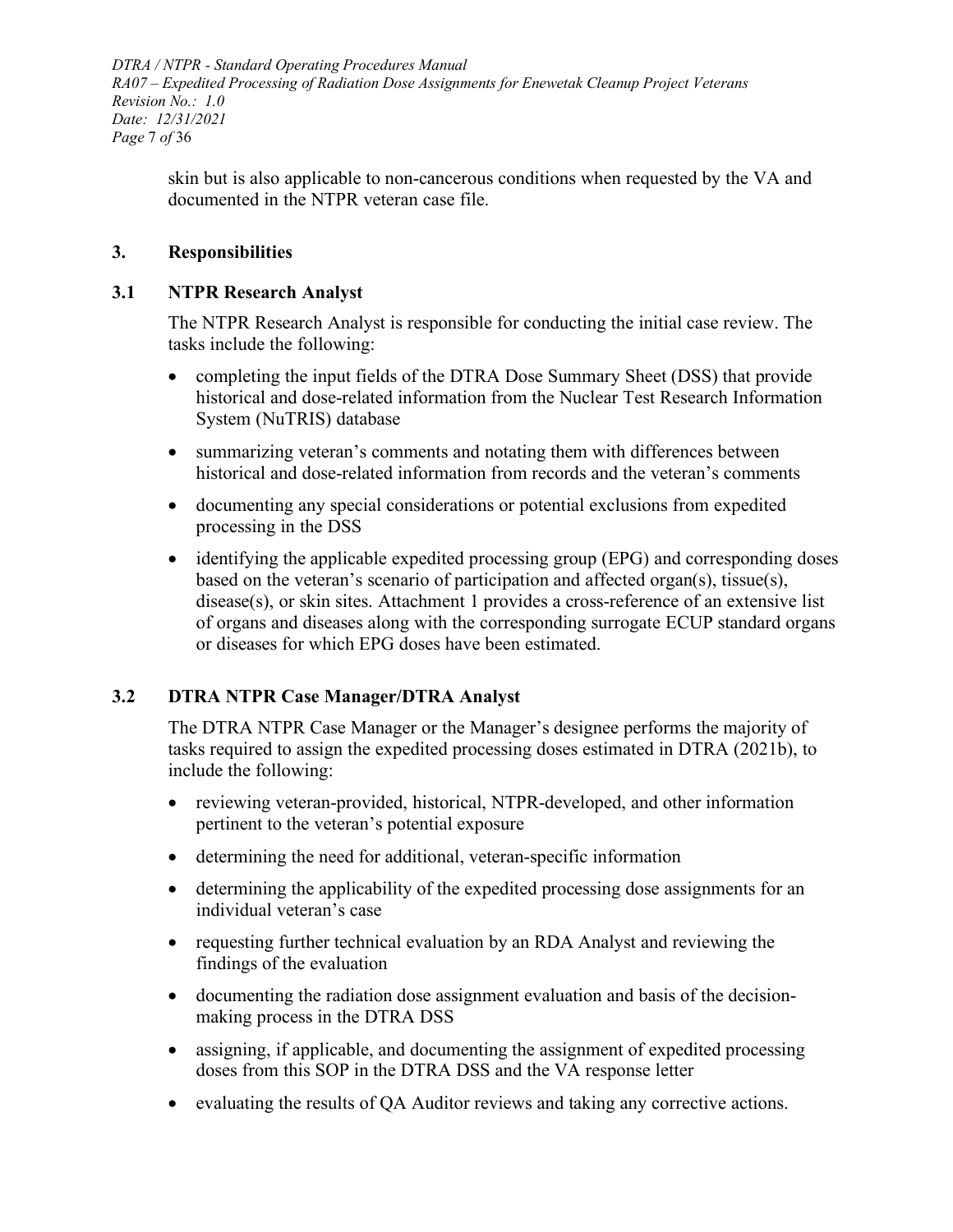*DTRA / NTPR - Standard Operating Procedures Manual RA07 – Expedited Processing of Radiation Dose Assignments for Enewetak Cleanup Project Veterans Revision No.: 1.0 Date: 12/31/2021 Page* 8 *of* 36

#### <span id="page-7-0"></span>**3.3 Radiation Dose Assessment Analyst (RDA Analyst)**

An RDA Analyst performs dose assessment tasks, when required, for a veteran who has filed a claim with the VA for service-connected diseases and a dose request is received from DTRA. At the request of the DTRA Analyst, the RDA Analyst provides consultative discussions during any further evaluation of a case by the DTRA Analyst, to assist in determining the applicability of the expedited processing dose assignment. When the case does not qualify for expedited processing under the criteria in this SOP, the RDA Analyst is requested to perform a technical review and/or full RDA in accordance with SOP RA06 (DTRA, 2021a). The analyst's tasks include simplification, modification, or development of dose calculation tools and preparation of a report that is specific to the veteran.

#### <span id="page-7-1"></span>**3.4 Quality Assurance Auditor**

The quality assurance auditor (QA Auditor), with the assistance of a QA reviewer as needed, performs and documents independent quality assurance/quality control (QA/QC) reviews of the decision-making process and the resulting dose assignment and/or RDA documentation. The audit is performed to ensure that the documentation is clear, complete, and prepared in accordance with NTPR policies and procedures. The QA Auditor documents the results of the review on a QA/QC Review Report. (DTRA, 2021c)

#### <span id="page-7-2"></span>**4. Definitions**

| DoD                                                                                                                                                                                                                                                                       | Department of Defense                                                                                                                                                                                                                              |  |  |
|---------------------------------------------------------------------------------------------------------------------------------------------------------------------------------------------------------------------------------------------------------------------------|----------------------------------------------------------------------------------------------------------------------------------------------------------------------------------------------------------------------------------------------------|--|--|
| Dose component                                                                                                                                                                                                                                                            | Potential contributors to total organ or skin dose, including:                                                                                                                                                                                     |  |  |
|                                                                                                                                                                                                                                                                           | external gamma dose from residual radiation<br>external dose from other sources (e.g., radiological samples,<br>diagnostic x-ray machine)<br>• internal alpha organ dose<br>internal beta plus gamma organ dose<br>dermal contamination skin dose. |  |  |
| <b>DSS</b>                                                                                                                                                                                                                                                                | Dose Summary Sheet                                                                                                                                                                                                                                 |  |  |
| <b>DTRA</b>                                                                                                                                                                                                                                                               | Defense Threat Reduction Agency                                                                                                                                                                                                                    |  |  |
| <b>ECUP</b>                                                                                                                                                                                                                                                               | Enewetak Cleanup Project                                                                                                                                                                                                                           |  |  |
| <b>EPG</b>                                                                                                                                                                                                                                                                | Expedited processing group as described in DTRA (2021b)                                                                                                                                                                                            |  |  |
| <b>EPG</b> Doses<br>Expedited processing group doses, the estimated upper-bound<br>dose values for external gamma, internal alpha, and internal beta<br>plus gamma radiation (for internal organs); external beta and<br>gamma, and dermal contamination doses (for skin) |                                                                                                                                                                                                                                                    |  |  |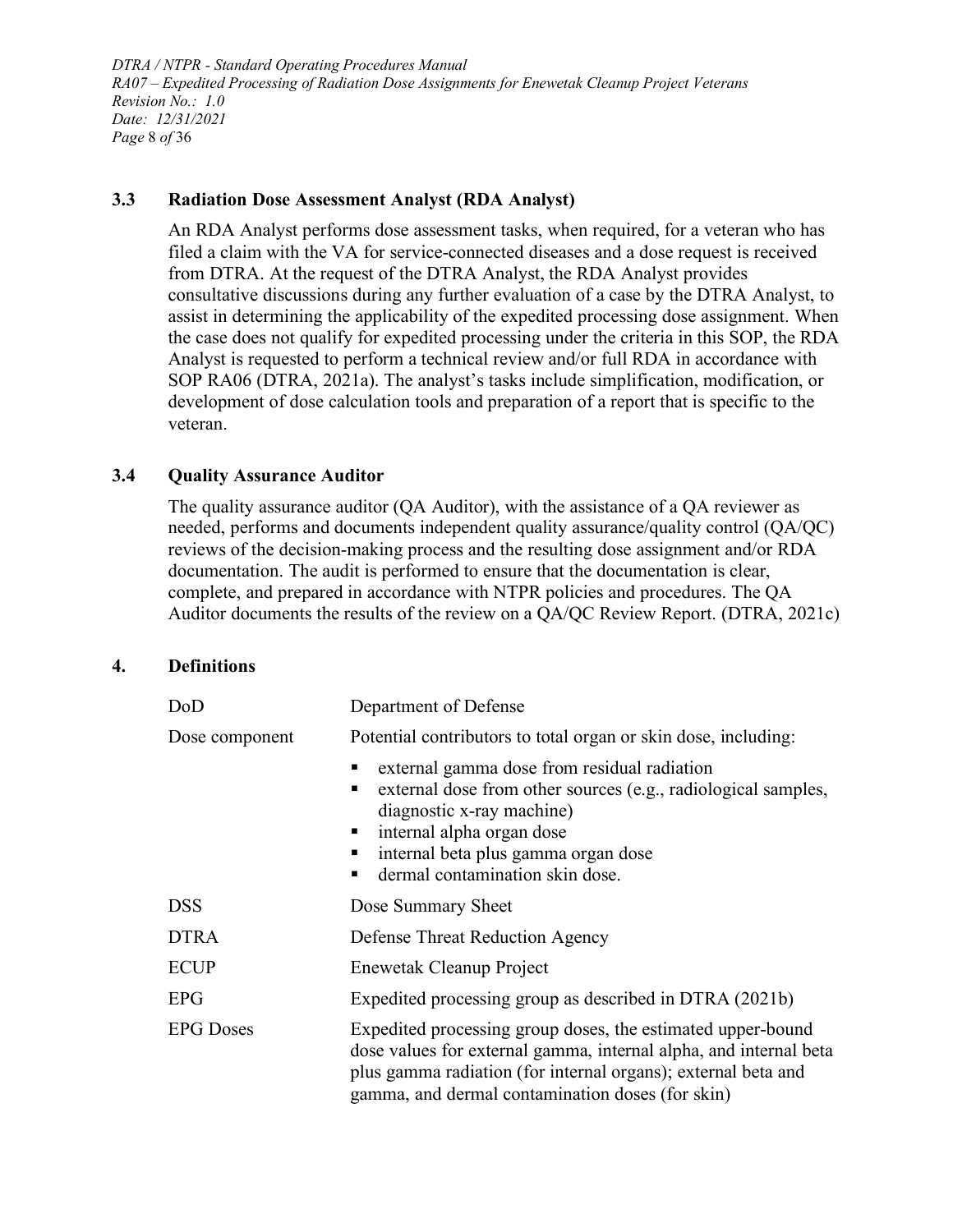*DTRA / NTPR - Standard Operating Procedures Manual RA07 – Expedited Processing of Radiation Dose Assignments for Enewetak Cleanup Project Veterans Revision No.: 1.0 Date: 12/31/2021 Page* 9 *of* 36

| <b>Full RDA</b>        | An RDA developed by an RDA Analyst that uses veteran-specific<br>dose parameter values to estimate doses and upper-bound doses in<br>accordance with SOP RA06. A full RDA is performed for cases<br>that are excluded from expedited processing         |  |
|------------------------|---------------------------------------------------------------------------------------------------------------------------------------------------------------------------------------------------------------------------------------------------------|--|
| Further evaluation     | Case file evaluation beyond the initial review by the DTRA<br>Analyst. Further evaluation of an ECUP case may include:                                                                                                                                  |  |
|                        | an additional documented DTRA Analyst review,<br>supplemented with an RDA Analyst consultation as needed,<br>technical review by an RDA Analyst, or recommendation to<br>prepare a full RDA in accordance with SOP RA06 (DTRA,<br>$2021a$ ).            |  |
| LD                     | Limiting dose, radiation dose value that corresponds to a<br>40 percent probability of causation for cancers, as listed in<br>DTRA-TR-21-050 (DTRA, 2021b) and this document in<br>Attachment 2                                                         |  |
| $LD\alpha$             | Limiting dose based entirely on alpha radiation (Attachment 2)                                                                                                                                                                                          |  |
| $LD\gamma$             | Limiting dose based entirely on gamma radiation (Attachment 2)                                                                                                                                                                                          |  |
| NIOSH-IREP             | National Institute of Occupational Safety and Health-Interactive<br>RadioEpidemiological Program, a computer code used to<br>calculate the probability that a cancer was caused by a radiation<br>dose (NIOSH, 2020)                                    |  |
| <b>NTPR</b>            | <b>Nuclear Test Personnel Review</b>                                                                                                                                                                                                                    |  |
| <b>NuTRIS</b>          | Nuclear Test Research Information System: a computerized<br>database containing veteran information and dosimetry data                                                                                                                                  |  |
| <b>PM</b>              | Program manager                                                                                                                                                                                                                                         |  |
| QA                     | Quality assurance                                                                                                                                                                                                                                       |  |
| QC                     | Quality control                                                                                                                                                                                                                                         |  |
| <b>RDA</b>             | Radiation dose assessment (see "Full RDA" above)                                                                                                                                                                                                        |  |
| <b>SOP</b>             | <b>Standard Operating Procedure</b>                                                                                                                                                                                                                     |  |
|                        | Surrogate organ/skin site An ECUP standard organ/skin site used for dose calculations as<br>a substitute organ/skin site when no published dose coefficients<br>are available for the requested disease or medical condition for<br>the organ/skin site |  |
| Target organ/skin site | The biological organ, tissue, or skin site that is associated with<br>the specific medical condition specified by the VA for which a<br>radiation dose determination has been requested                                                                 |  |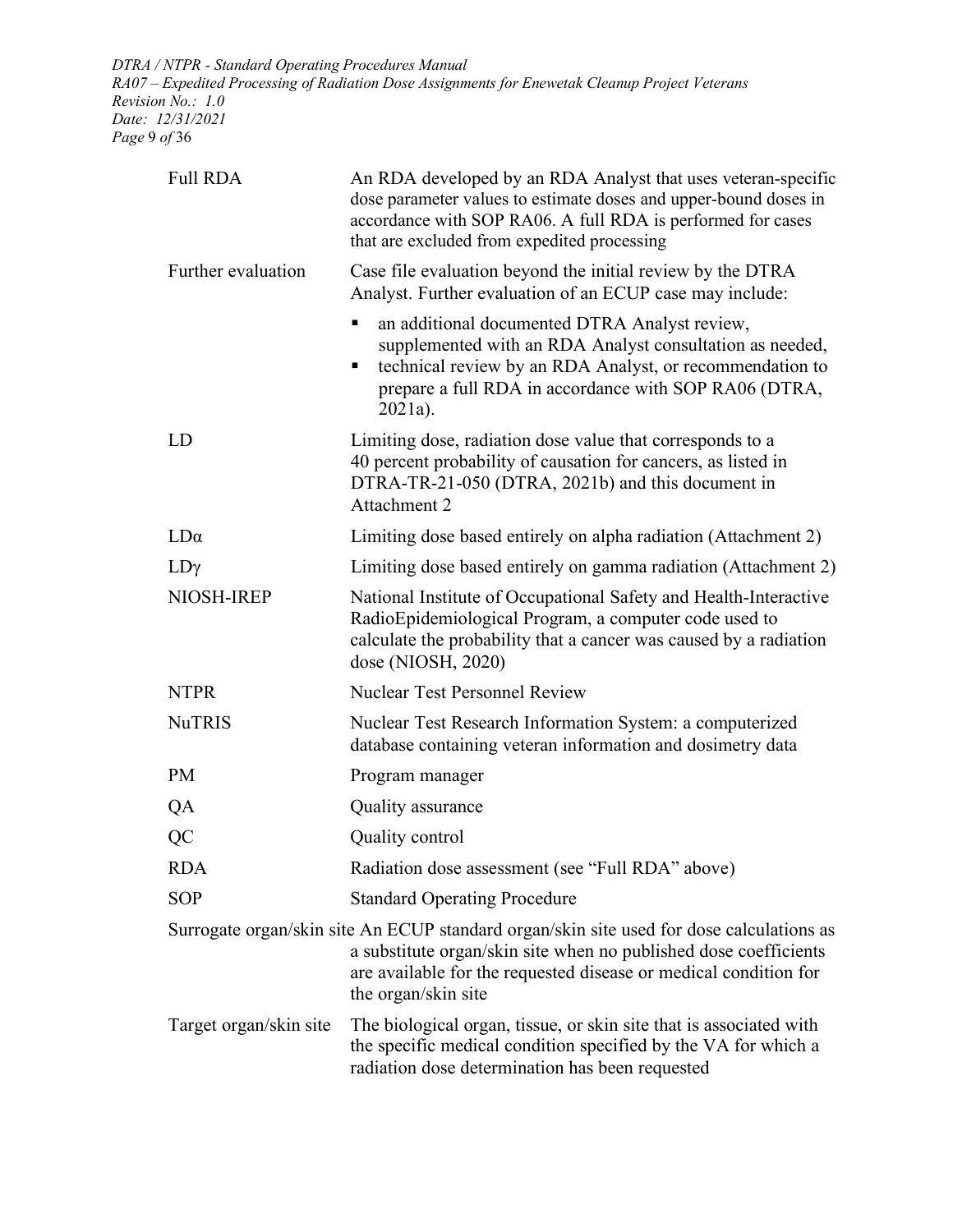*DTRA / NTPR - Standard Operating Procedures Manual RA07 – Expedited Processing of Radiation Dose Assignments for Enewetak Cleanup Project Veterans Revision No.: 1.0 Date: 12/31/2021 Page* 10 *of* 36

| <b>TOD</b> | Total organ dose, the total of all external and internal dose |
|------------|---------------------------------------------------------------|
|            | components for a target organ                                 |
| VA         | Department of Veterans Affairs                                |

#### <span id="page-9-0"></span>**5. Procedure: Detailed Activity/Task Description**

The methodology for expedited processing of NTPR ECUP cases described in this SOP utilizes the supporting technical information and the maximized EPG doses documented in DTRA-TR-21-050 (DTRA, 2021b). The maximized EPG doses were developed for four broadly defined groups of exposed individuals: Soil Removal Workers, Northern Island Workers, Lojwa Support Workers, and Southern Island Workers. The EPG doses are not intended to be representations of doses actually received by an ECUP veteran. However, the EPG doses bound the actual doses received by any individual included in an EPG.

The major SOP activities are shown in the process overview diagram [\(Figure 1\)](#page-10-0). The responsible NTPR personnel and more detailed activities are described in the text following [Figure 1.](#page-10-0)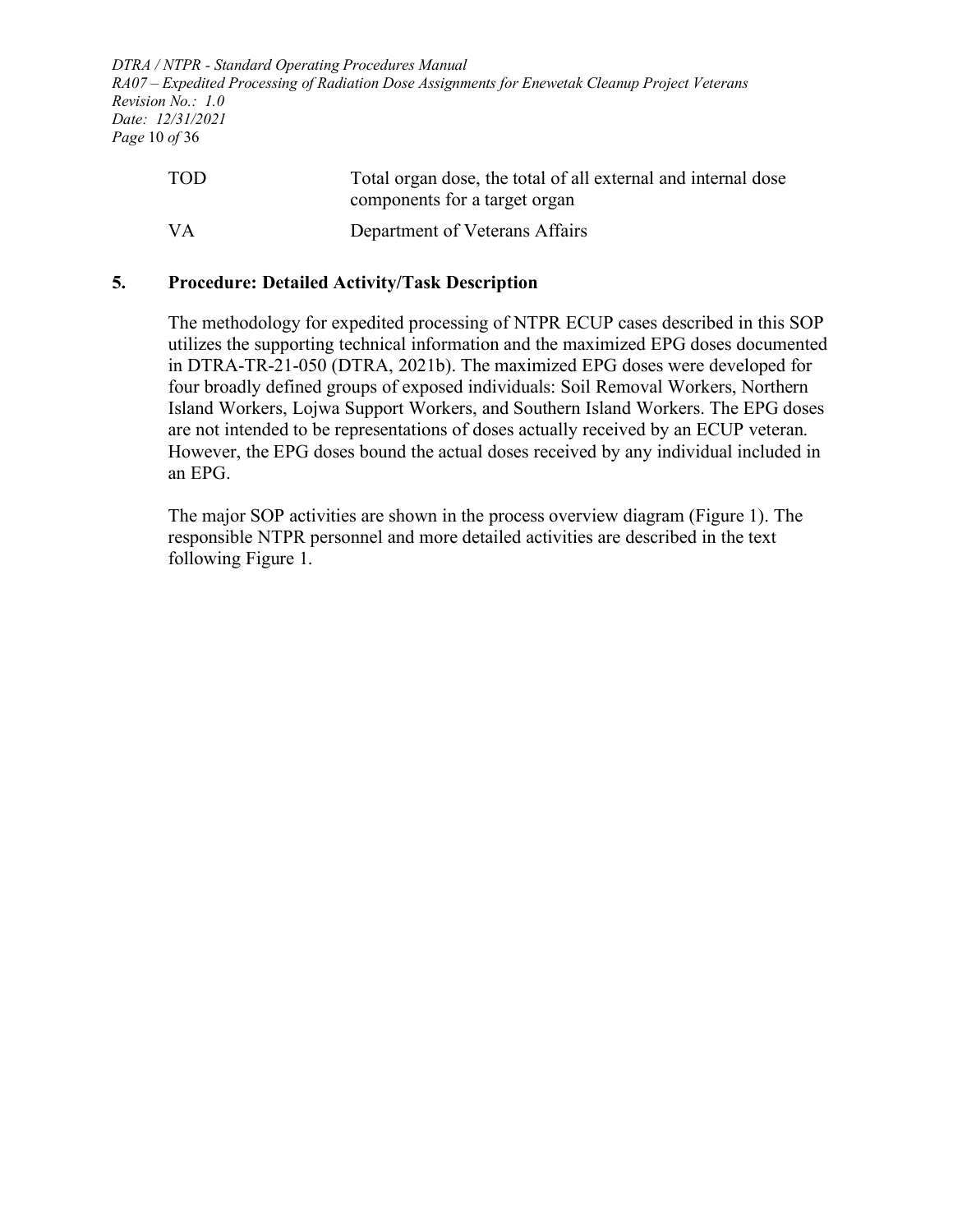*DTRA / NTPR - Standard Operating Procedures Manual RA07 – Expedited Processing of Radiation Dose Assignments for Enewetak Cleanup Project Veterans Revision No.: 1.0 Date: 12/31/2021 Page* 11 *of* 36



<span id="page-10-0"></span>**Figure 1. ECUP Dose Assessment Process Overview**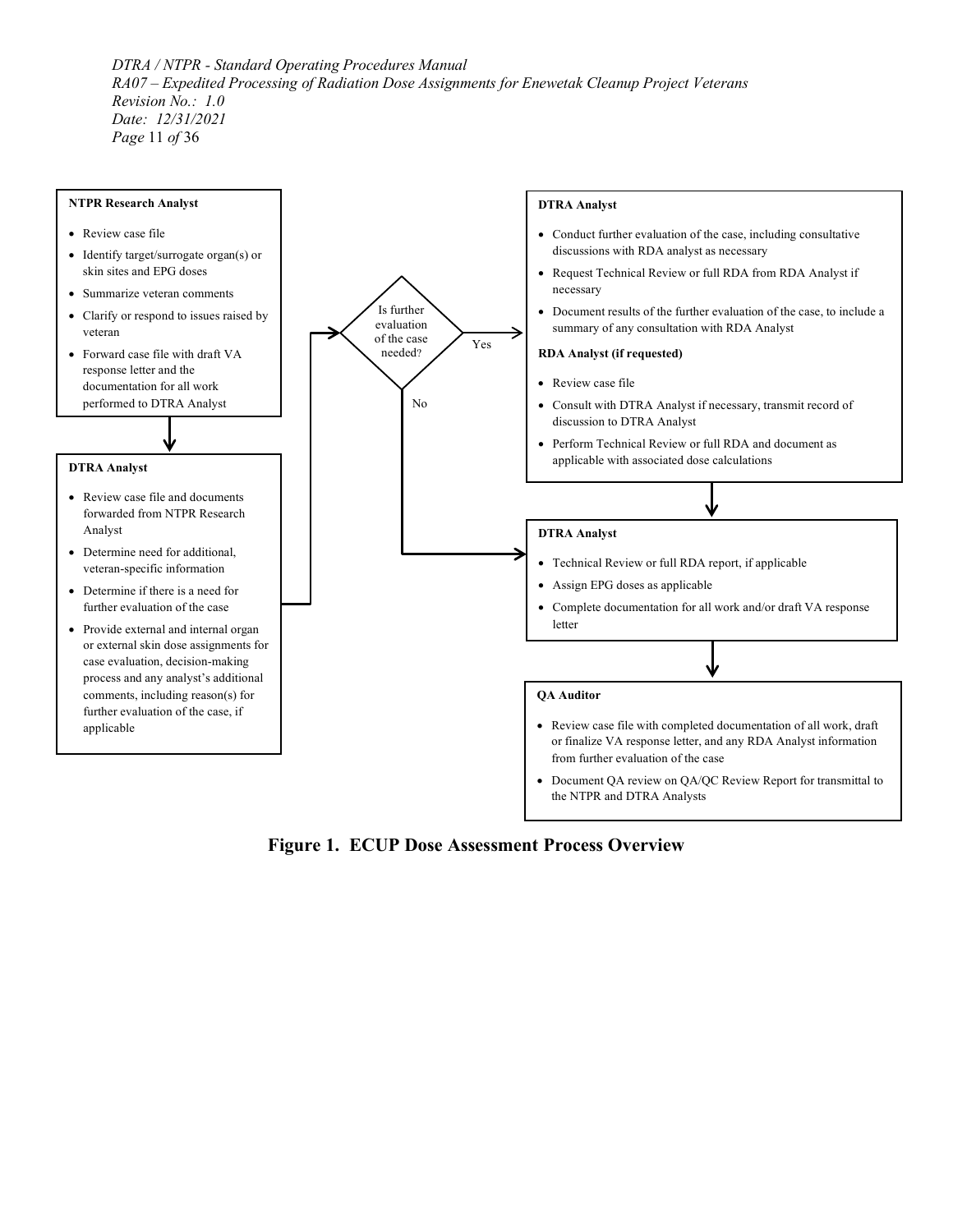*DTRA / NTPR - Standard Operating Procedures Manual RA07 – Expedited Processing of Radiation Dose Assignments for Enewetak Cleanup Project Veterans Revision No.: 1.0 Date: 12/31/2021 Page* 12 *of* 36

#### <span id="page-11-0"></span>**5.1 Initial Case Review by NTPR Research Analyst**

The decision to expedite or otherwise respond to a VA claim inquiry starts with review by the NTPR Research Analyst of the program participant's identified diseases and the request and receipt of required records and other information in accordance with the NTPR Program Support and Management SOP (DTRA, 2020). The NTPR Research Analyst identifies any exclusions deemed necessary and appropriate based on the review. The NTPR Research Analyst reviews case file information that may include, but is not limited to, the following:

- veteran-provided information, including comments, identification of unusual exposure conditions, and answers to questionnaires regarding the potential exposures
- VA-furnished information, particularly the disease(s), target organ(s), or target skin site(s) for which the doses are requested
- historical veteran- and assignment-specific information
- additional medical opinion(s) available regarding the disease(s), target organ(s), or target skin site(s).

#### <span id="page-11-1"></span>**5.2 Identification of Standard or Surrogate Organ/Skin Site**

The NTPR Research Analyst uses the VA dose request, which specifies the target organ, tissue, skin site, or disease, to identify the corresponding ECUP standard organ, tissue, or skin site. The ECUP standard organs and tissues are shown in [Table](#page-34-0) A4-1 and are crossreferenced to target organs, tissues, and diseases in [Table](#page-18-1) A1-1. The ECUP standard skin sites are listed in [Table](#page-35-0) A4-2. The identified standard organ/skin site is either the same as the target organ/skin site, or in the case where the target organ/skin site or disease is not a standard organ/skin site, it is a surrogate organ/skin site for the specified target organ, tissue, skin site, or disease. The NTPR Research Analyst documents the identified organ, tissue, or skin site in the DSS.

#### <span id="page-11-2"></span>**5.3 Dose Summary Sheet Documentation by NTPR Research Analyst**

Following initial case review, the NTPR Research Analyst completes the "Research Analyst's Comments" section of the DTRA DSS. The following tasks need to be performed to complete the section:

- summarizing veteran comments, particularly those that might pertain to, or that the veteran might expect to pertain to, potential radiation exposure
- clarifying or responding to issues raised by the veteran when available pertinent historical information differs from the veteran's comments
- identifying the applicable EPG per [Attachment 3](#page-28-0) and EPG doses corresponding to the ECUP standard organs or skin sites as reported in [Table](#page-34-0) A4-1 and [Table](#page-35-0) A4-2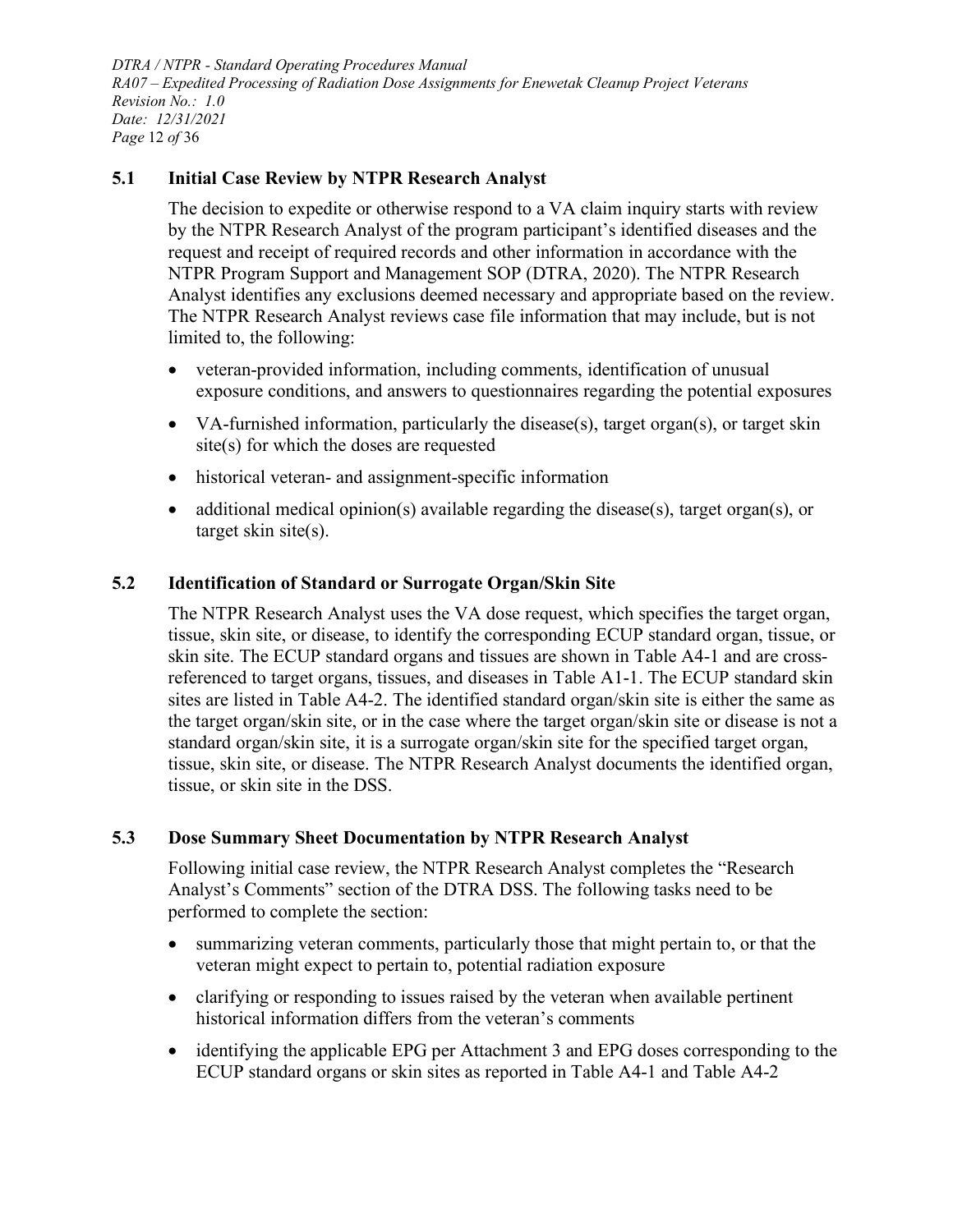*DTRA / NTPR - Standard Operating Procedures Manual RA07 – Expedited Processing of Radiation Dose Assignments for Enewetak Cleanup Project Veterans Revision No.: 1.0 Date: 12/31/2021 Page* 13 *of* 36

• preparing a draft response letter for reporting NTPR assigned doses to the VA. For VA dose requests that are for a specific disease instead of a physical location or organ, such as chronic lymphocytic leukemia (CLL), the requested disease should be indicated in the draft VA response letter.

The NTPR Research Analyst then forwards the case, including the DTRA DSS and the draft VA response letter, to the DTRA Analyst for review and decision on dose assignment.

#### <span id="page-12-0"></span>**5.4 DTRA Analyst Case Review**

The DTRA Analyst reviews available case information, including completed portions of the DTRA DSS, and conducts the following actions:

- reviewing the case file, including as applicable the information summarized by the NTPR Research Analyst, veteran comments, and clarifications and responses to the veteran's comments documented in the DSS
- verifying that the ECUP standard organ or tissue or skin site is correctly identified and, if necessary, requesting an expert medical opinion. If there is a question regarding the applicable standard organ/skin site or the radiogenicity of a medical condition, the DTRA Analyst should seek a medical opinion from a professional who is qualified and knowledgeable about radiogenic illnesses.
- verifying the applicable EPG, or, if applicable, that any identified exclusions are necessary and appropriate
- requesting additional veteran-specific information, if needed.

Following review and any subsequent actions as identified below, the DTRA Analyst provides the analyst comments, documents external and internal organ dose assignments in the DSS, and justification in the VA response letter. For cases in which the RDA Analyst completes a technical review or a full RDA, the total rounded external and internal doses are reported in the final VA response letter.

#### <span id="page-12-1"></span>**5.5 Identifying the Need for Further Evaluation**

During review of the case file, the DTRA Analyst determines whether the applicable EPG Total Organ Dose (TOD) or total skin dose can be assigned, or if the case requires further evaluation to assign the appropriate dose components. The case requires further evaluation if it involves any of the following:

• the applicable EPG TOD as shown in [Table](#page-34-0) A4-1 is greater than the corresponding Limiting Dose  $(LD\alpha)$  listed in [Table](#page-24-0) A2-1. These exclusions are identified in [Table](#page-25-0) A2-2.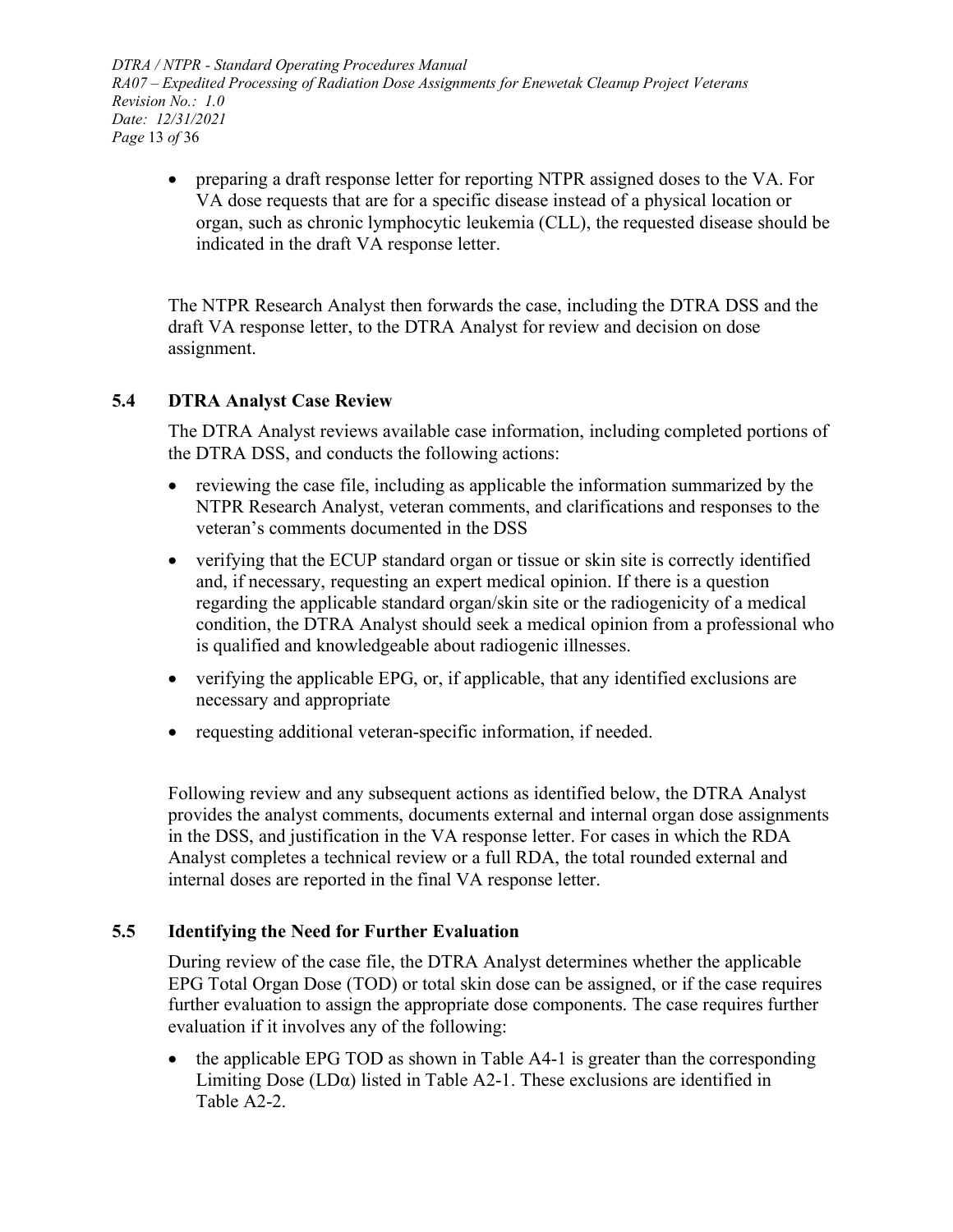*DTRA / NTPR - Standard Operating Procedures Manual RA07 – Expedited Processing of Radiation Dose Assignments for Enewetak Cleanup Project Veterans Revision No.: 1.0 Date: 12/31/2021 Page* 14 *of* 36

- the applicable EPG Total Skin Dose(s) as shown in [Table](#page-35-0) A4-2 is greater than the applicable LDα listed in [Table](#page-25-1) A2-3. These exclusions are identified in [Table](#page-26-0) A2-4 and [Table](#page-27-0) A2-5.
- there is no applicable EPG for the veteran's exposure scenario
- There are unusual aspects, or a poorly defined veteran exposure scenario identified by the DTRA Analyst; this type of exclusion would be driven by the veteran's exposure scenario that includes possible sources/pathways not fully accounted for by any of the EPG scenarios.

When further evaluation of a veteran's case is required to determine the appropriate dose components, a more detailed review by the DTRA Analyst should be performed. If deemed necessary, an RDA Analyst should be requested to perform a technical review and/or a full RDA.

A more detailed DTRA Analyst review is used to determine if the veteran's specific exposure scenario clearly indicates that the EPG TOD or EPG total skin dose is bounding to the veteran's actual TOD or total skin dose. If this cannot be determined, the DTRA Analyst requests a technical review or a full RDA due to indications of potential exposure beyond the criteria that define the applicable EPG.

The DTRA Analyst may request informal consultation with an RDA Analyst during this additional review. This consultation will normally consist of discussions and possibly minimal calculations or data evaluation so that the DTRA Analyst is able to determine if the EPG doses are adequate to assign or if a technical review or full RDA is required. If the RDA Analyst is consulted during the review, the RDA Analyst transmits a record of the communication to the DTRA Analyst to document the consultation.

If, after additional review, the DTRA Analyst determines that EPG doses are adequate to assign, i.e., the veteran's estimated TOD or total skin dose is less than both the EPG dose and the applicable LDα, the DTRA Analyst prepares a summary that documents the review and all pertinent results. If the EPG doses cannot be assigned, the case is excluded from expedited processing and the case is referred to an RDA Analyst for a technical review and/or full RDA as described in the following section.

### <span id="page-13-0"></span>**5.6 RDA Analyst Technical Review**

If the DTRA Analyst determines that the case is excluded from expedited processing, a technical review and/or full RDA is conducted by an RDA Analyst. The tasks involved in the technical review by an RDA Analyst include the following:

- reviewing the case file, and if additional veteran-specific information is necessary to evaluate a case, requesting assistance from the DTRA NTPR Case Manager
- performing technical review dose assessment by following the general methodology used for full ECUP RDA dose estimates (SOP RA06) with additional simplifications,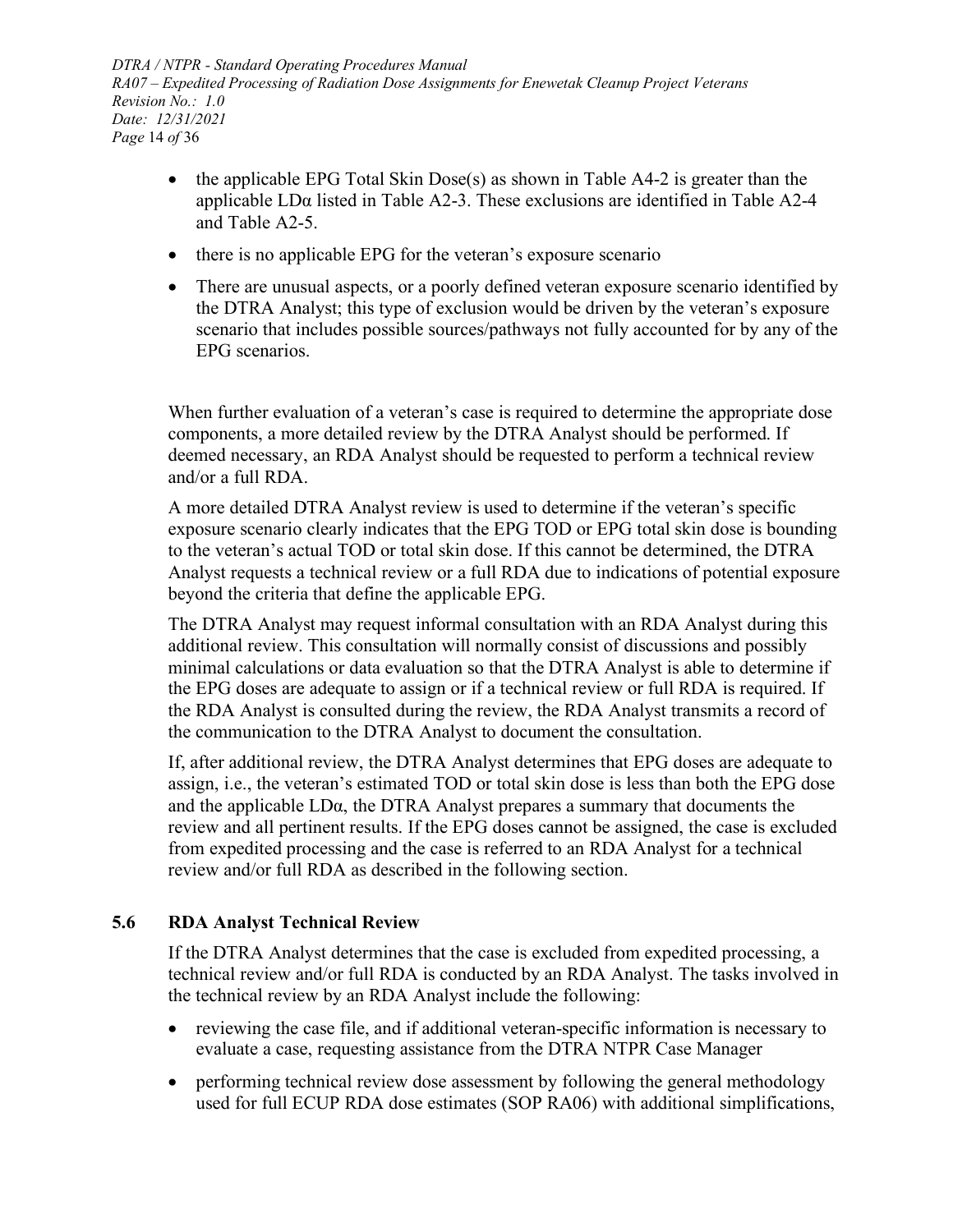*DTRA / NTPR - Standard Operating Procedures Manual RA07 – Expedited Processing of Radiation Dose Assignments for Enewetak Cleanup Project Veterans Revision No.: 1.0 Date: 12/31/2021 Page* 15 *of* 36

> minimal detailed calculations, and the use of maximum plausible parameter values to expedite the determination of bounding doses for the veteran's specific scenario

- comparing the estimated bounding TOD or total skin dose to the applicable EPG TOD or total skin dose, and for cancers verifying that it is less than the applicable LDα
- documenting the technical review in the form of a memorandum with or without supporting dose calculations
- recommending a full RDA to the DTRA Analyst if the estimate of the veteran's bounding TOD or total skin dose is greater than the applicable LDα.

If a full RDA is recommended, it should address all radiation dose components using detailed assumptions and calculations and should be performed and documented in accordance with SOP RA06 (DTRA, 2021a). This requirement will be limited to cases excluded from expedited processing based on an EPG dose or bounding TOD that is greater than the applicable LDα, or to cases where the veteran claims an unusual radiation exposure scenario that includes pathways not fully accounted for by any of the EPG scenarios and the selected ECUP default assumptions described in DTRA-TR-21-050 (DTRA, 2021b).

If a full RDA is required, the DTRA Analyst documents the reason(s) for the full RDA requirement. The RDA Analyst completes and transmits the RDA report and accompanying calculations to the DTRA Analyst for review and inclusion in the case file.

#### <span id="page-14-0"></span>**5.7 Assigning Doses**

Dose assignments are completed by the DTRA Analyst and transmitted to the DTRA NTPR Case Manager for inclusion in the veteran case file using the following guidance:

- If the participant is not excluded from expedited processing per Section 5.5, the DTRA Analyst assigns the applicable EPG dose components for the requested organ(s), disease, and/or skin site(s). All ECUP EPG doses are reported in [Attachment 4.](#page-33-0)
- When a technical review is performed because the EPG TOD or total skin dose is greater than the applicable LDα, all estimated bounding dose components are assigned. In the case of cancers, the bounding TOD or total skin dose must be lower than the respective  $LD\alpha$ .
- When a technical review is performed for reasons other than the EPG TOD is greater than the applicable  $LD\alpha$  (e.g., unusual aspects to a veteran's exposure scenario), the dose components (bounding or EPG) that result in the larger TOD or total skin dose are assigned. In the case of cancers, the assigned TOD or total skin dose must be lower than the respective LDα.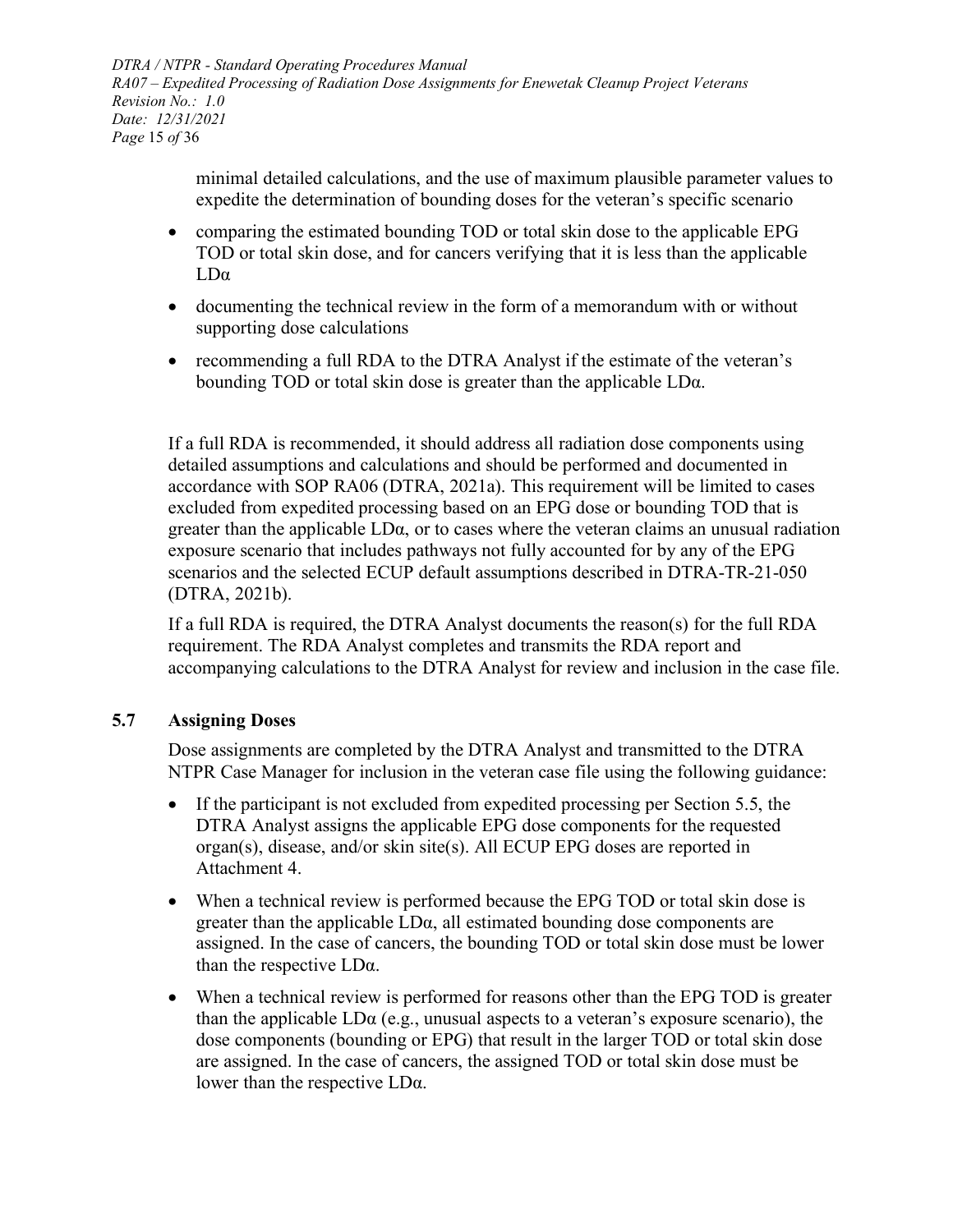*DTRA / NTPR - Standard Operating Procedures Manual RA07 – Expedited Processing of Radiation Dose Assignments for Enewetak Cleanup Project Veterans Revision No.: 1.0 Date: 12/31/2021 Page* 16 *of* 36

• If a full RDA is performed, the DTRA Analyst assigns all dose components from the RDA report to the affected organs/diseases and/or skin sites.

#### <span id="page-15-0"></span>**5.8 Quality Assurance Auditor Review**

The QA Auditor reviews the case file and records the performance of the quality review of the decision-making process, the DSS, the draft VA response letter, RDA Analyst documentation (if applicable), and the resulting dose assignment for clarity, completeness, and conformance to the NTPR Quality Assurance SOP (DTRA, 2021c). The QA Auditor may be assisted by a QA reviewer in this review. A QA reviewer is a peer analyst from the team described in Sections [3.1,](#page-6-1) [3.2,](#page-6-2) and [3.3.](#page-7-0) If corrections or changes are recommended by the QA Auditor, actions described above in this section should be repeated as appropriate for the completion and documentation of the dose assignment and results to the VA.

#### <span id="page-15-1"></span>**6. Data and Records Management**

Documentation resulting from implementation of this SOP is added to the case file and may include any of the following:

- relevant documentation obtained or developed in accordance with DTRA (2020)
- NTPR Research Analyst's additions to the required documentation per Sections [5.1,](#page-11-0) [5.2,](#page-11-1) and [5.3](#page-11-2)
- DTRA Analyst's additions to the required documentation per Section [5.4](#page-12-0) to Section [5.7](#page-14-0)
- results of consultation with an RDA Analyst, consisting of a brief summary of any communications
- a technical review memorandum or an RDA Report and supporting radiation dose calculations, in accordance with SOP RA06 if a full RDA is performed
- report of the QA Auditor QA/QC review
- draft and/or final VA response letter.

#### <span id="page-15-2"></span>**7. Quality Assurance and Quality Control**

The NTPR Quality Assurance SOP (DTRA, 2021c) describes the quality procedures for controlling the NTPR processes and products to ensure that defensible, consistent, and objective case processing is accomplished. In addition, NTPR Program Support and Management SOPs (DTRA, 2020) and RDA SOPs (DTRA, 2021a) have been written to ensure that QA requirements will be met, by documenting the procedures for all aspects of the program, including records research, case processing, dose assessments, and standard report template. Finally, when technical reviews are requested or full RDAs are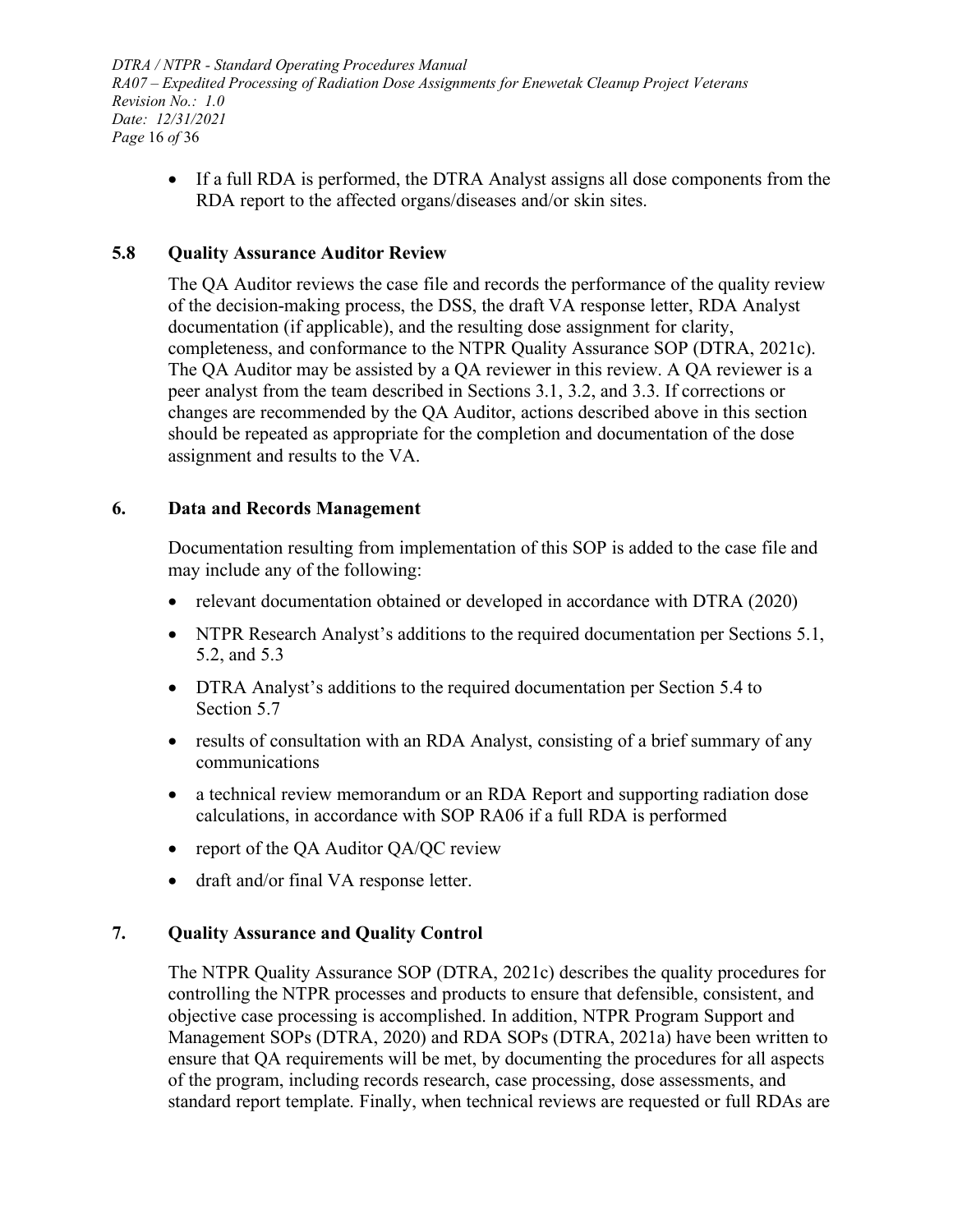*DTRA / NTPR - Standard Operating Procedures Manual RA07 – Expedited Processing of Radiation Dose Assignments for Enewetak Cleanup Project Veterans Revision No.: 1.0 Date: 12/31/2021 Page* 17 *of* 36

recommended, NTPR ECUP dose estimation methods described in SOP RA06 and references therein provide conservative default assumptions and parameter values that further ensure consistency and defensibility of all dose assessments.

If a technical review is required because of identified exclusions or when a full RDA is recommended, internal quality control checks are performed throughout the dose estimation and reporting process. The RDA Analyst discusses with members of the RDA team proposed assumptions to perform the required dose estimations until a consensus on best approach to proceed is reached. Technical reviews of the draft Technical Review Memorandum are conducted by peer radiation analysts from the RDA team. When a full RDA is recommended, all aspects of the dose assessment including quality management are performed in accordance with SOP RA06. Consistency and conformance with policies and guidelines are further assured through the RDA team management review.

Further quality control actions are conducted by independent external reviewers according to the NTPR Quality Assurance SOP (DTRA, 2021c). For the purpose of this procedure, external reviews are defined as reviews conducted by qualified analysts who are not part of the RDA team. For full RDAs, the RDA Report is revised in response to significant comments from such external reviews in accordance with SOP RA06.

Independent review of the records, process, and results related to radiation dose assignment, including expedited processing, with or without a technical review, and full RDAs, is performed and documented by the QA Auditor. Results of case processing and quality reviews are reported to DTRA NTPR program management during semi-annual NTPR Program Management Reviews and the Reported Quality Issues spreadsheet.

#### <span id="page-16-0"></span>**8. Referenced SOPs from the NTPR/RDA SOP Manual**

(1) SOP RA02 Expedited Processing of Radiation Dose Assessments for Atmospheric Nuclear Weapons Testing Veterans (2) SOP RA06 Radiation Dose Assessment for Participants in the Enewetak Cleanup Project

#### <span id="page-16-1"></span>**9. References**

- DTRA (Defense Threat Reduction Agency), 2020. *DTRA NTPR Program Support and Management SOP (Rev. 6)*. Defense Threat Reduction Agency, Fort Belvoir, VA. October 30.
- DTRA (Defense Threat Reduction Agency), 2021a. *Nuclear Test Personnel Review, Standard Operating Procedures for Radiation Dose Assessments – List and Overview (Revision 1), Update: April 2021*. DTRA-SOP-17-01(R1), Defense Threat Reduction Agency, Fort Belvoir, VA. April 30.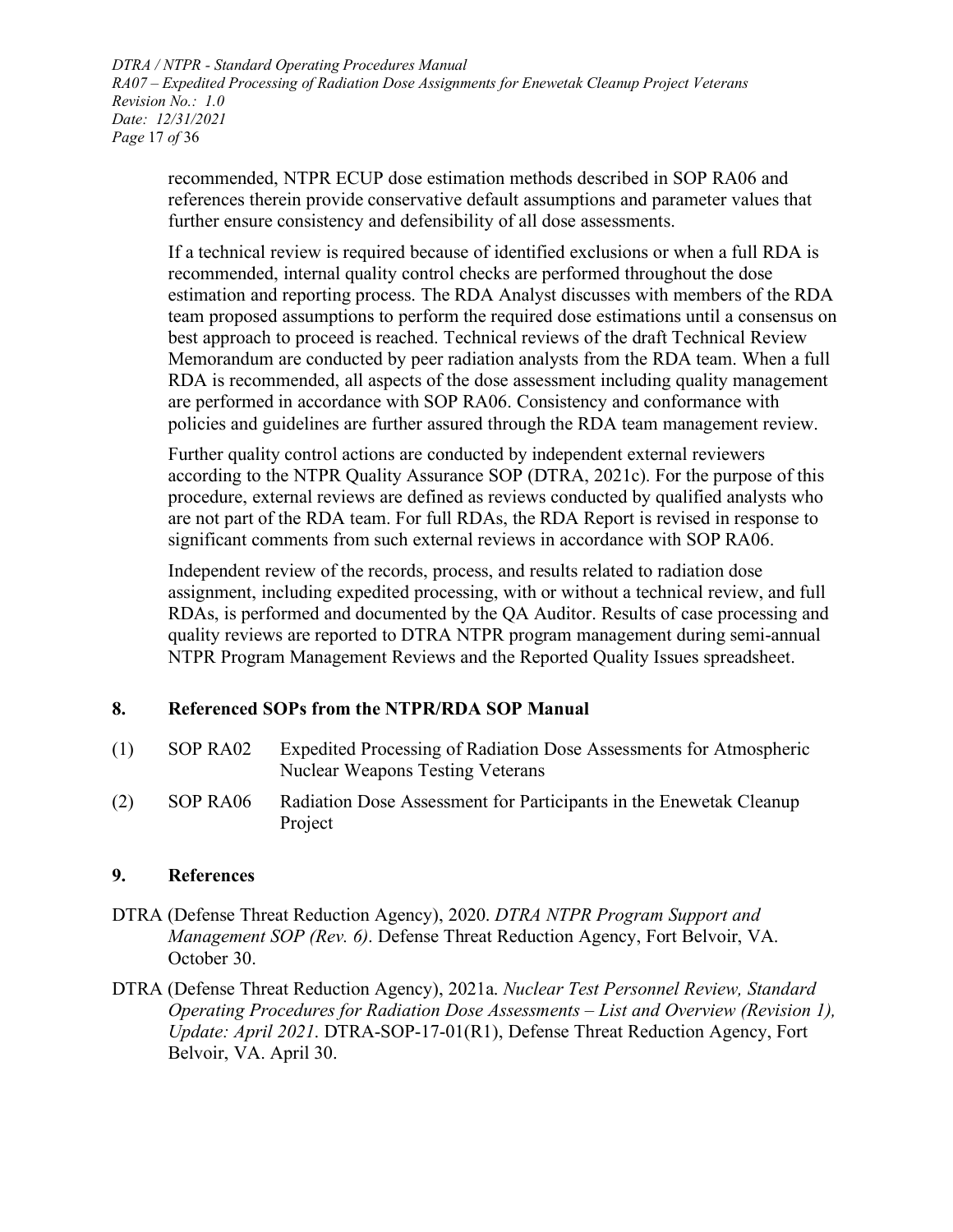*DTRA / NTPR - Standard Operating Procedures Manual RA07 – Expedited Processing of Radiation Dose Assignments for Enewetak Cleanup Project Veterans Revision No.: 1.0 Date: 12/31/2021 Page* 18 *of* 36

- DTRA (Defense Threat Reduction Agency), 2021b. *Expedited Processing of Radiation Dose Assessments for Military Personnel of the Enewetak Atoll Cleanup Project (1977–1980).* DTRA-TR-21-50, Defense Threat Reduction Agency, Fort Belvoir, VA. December 31.
- DTRA (Defense Threat Reduction Agency), 2021c. *NTPR Program: Quality Assurance SOP, Revision 5*, Fort Belvoir, VA. February 26.
- ICRP (International Commission on Radiological Protection), 2011. *ICRP Database of Dose Coefficients: Workers and Members of the Public, Version 3.0*. The International Commission on Radiological Protection, Ottawa, Ontario.
- NIOSH (National Institute for Occupational Safety and Health), 2020. *Interactive RadioEpidemiological Program, NIOSH-IREP ver. 5.9.* National Institute for Occupational Safety and Health, Washington, DC. December. Available at: [https://irep.oraucoc.org/,](https://irep.oraucoc.org/) accessed August 25, 2021.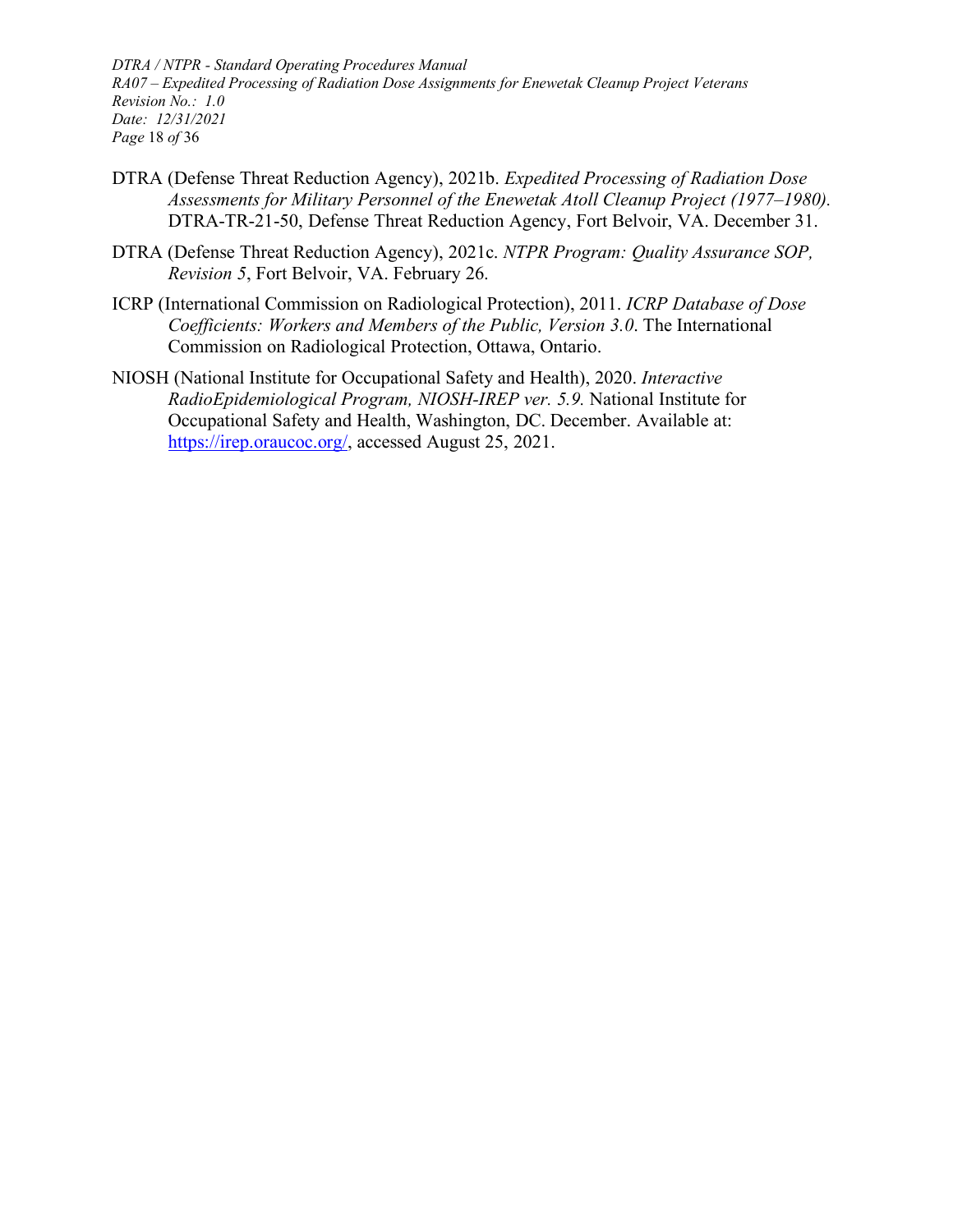*DTRA / NTPR - Standard Operating Procedures Manual RA07 – Expedited Processing of Radiation Dose Assignments for Enewetak Cleanup Project Veterans Revision No.: 1.0 Date: 12/31/2021 Page* 19 *of* 36

## **Attachment 1.**

# **Organ and Disease/Standard Organ Cross-References**

## **Table A1-1. Cross-Reference of diseased organs, ECUP standard organs, and NIOSH-IREP cancer models\***

<span id="page-18-1"></span><span id="page-18-0"></span>

| <b>Organ, Tissue, or Disease</b>                                                                                                               | <b>ECUP Standard Organ</b> | <b>ECUP Standard Organ</b><br>Type <sup>†</sup> | <b>NIOSH-IREP Cancer Model</b>               |
|------------------------------------------------------------------------------------------------------------------------------------------------|----------------------------|-------------------------------------------------|----------------------------------------------|
| Acute lymphocytic leukemia (ALL)                                                                                                               | <b>Red Marrow</b>          | Surrogate                                       | Acute lymphocytic leukemia                   |
| Acute myeloid leukemia (AML)                                                                                                                   | <b>Red Marrow</b>          | Surrogate                                       | Acute myeloid leukemia                       |
| <b>Adrenal glands</b>                                                                                                                          | Adrenals                   | <b>ICRP</b>                                     | Other endocrine glands                       |
| <b>Arthritic Tissue</b>                                                                                                                        | <b>Bone Surface</b>        | Surrogate                                       | Not applicable (not a<br>malignant neoplasm) |
| <b>Bladder</b>                                                                                                                                 | <b>Bladder Wall</b>        | <b>ICRP</b>                                     | Bladder                                      |
| Blood, bone marrow, red marrow, yellow<br>marrow, leukemia (excluding ALL, AML,<br>CLL, and CML)                                               | <b>Red Marrow</b>          | <b>ICRP</b> , Surrogate                         | Leukemia, excluding CLL                      |
| Bone, bone surface, endosteum, joints, and<br>all other bones (e.g., ankle, elbow, femur,<br>hand, jaw, pelvis, shoulder, spine,<br>vertebrae) | <b>Bone Surface</b>        | <b>ICRP</b> , Surrogate                         | Bone                                         |
| Brain, anterior commissure, brain stem,<br>cranial nerve                                                                                       | <b>Brain</b>               | <b>ICRP</b> , Surrogate                         | Nervous system                               |
| <b>Breast</b>                                                                                                                                  | <b>Breast</b>              | <b>ICRP</b>                                     | <b>Breast</b>                                |
| Cervix                                                                                                                                         | Uterus                     | Surrogate                                       | Female Genitalia, excluding<br>ovary         |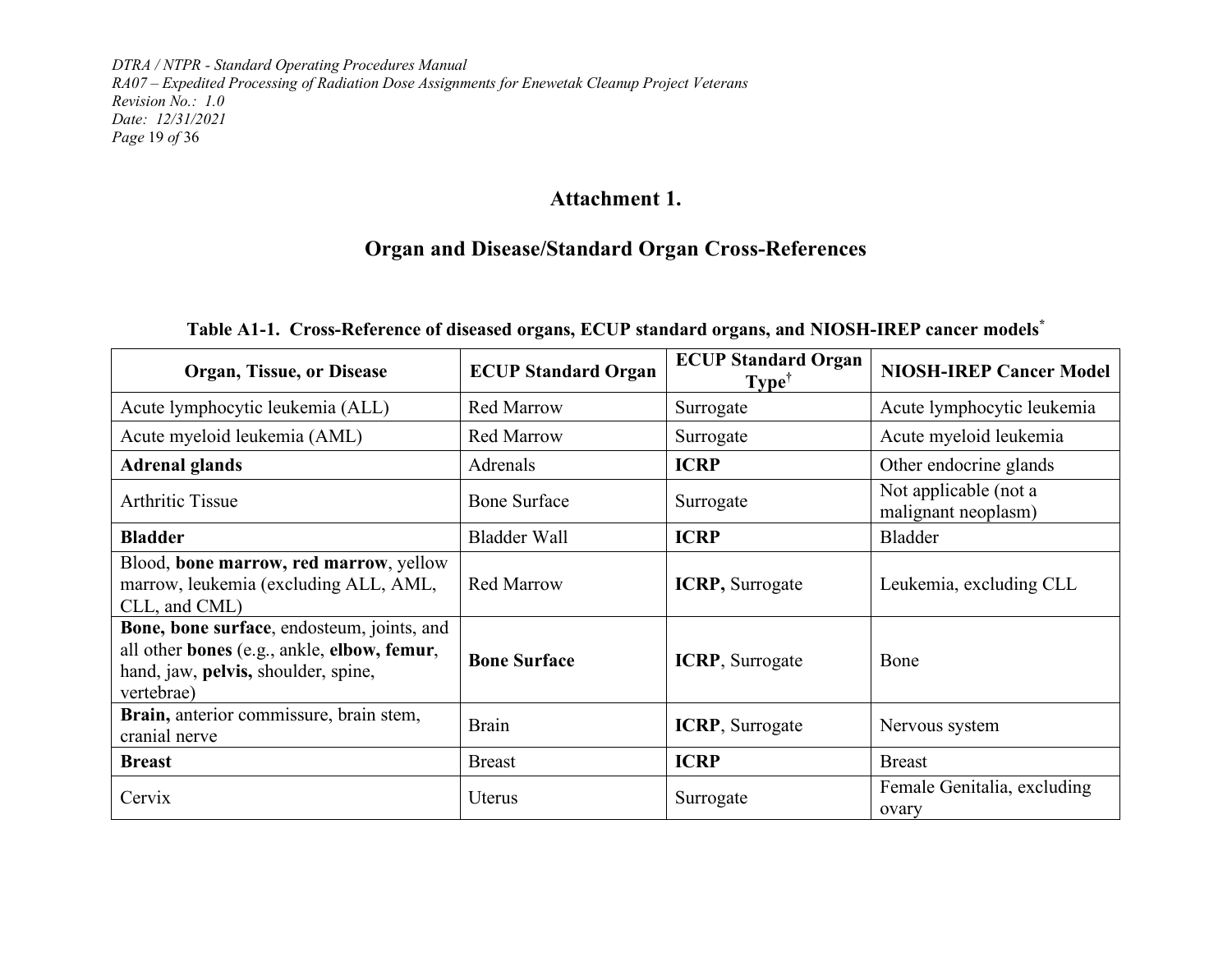*DTRA / NTPR - Standard Operating Procedures Manual RA07 – Expedited Processing of Radiation Dose Assignments for Enewetak Cleanup Project Veterans Revision No.: 1.0 Date: 12/31/2021 Page* 20 *of* 36

| <b>Organ, Tissue, or Disease</b>                                                 | <b>ECUP Standard Organ</b>                | <b>ECUP Standard Organ</b><br>$Type^{\dagger}$ | <b>NIOSH-IREP Cancer Model</b>               |
|----------------------------------------------------------------------------------|-------------------------------------------|------------------------------------------------|----------------------------------------------|
| Chronic lymphocytic leukemia (CLL)                                               | Spleen                                    | Surrogate                                      | Chronic lymphocytic leukemia                 |
| Chronic myeloid leukemia (CML)                                                   | <b>Red Marrow</b>                         | Surrogate                                      | Chronic myeloid leukemia                     |
| Colon                                                                            | Colon                                     | <b>ICRP</b>                                    | Colon                                        |
| Connective tissue                                                                | Muscle                                    | Surrogate                                      | Connective tissue                            |
| Endocrine glands (endocrine glands not<br>included elsewhere)                    | Specific diseased organ<br>must be known. | Surrogate                                      | Other endocrine glands                       |
| <b>Esophagus</b>                                                                 | Esophagus                                 | <b>ICRP</b>                                    | Esophagus                                    |
| Eye, choroid, retina                                                             | <b>Brain</b>                              | Surrogate                                      | Eye                                          |
| Gallbladder, bile duct                                                           | Liver                                     | Surrogate                                      | Gallbladder                                  |
| Heart, aorta, atrial sarcoma                                                     | Muscle                                    | Surrogate                                      | Other respiratory                            |
| <b>Kidney</b>                                                                    | Kidneys                                   | <b>ICRP</b>                                    | Urinary organs, excluding<br>bladder         |
| Larynx, including glottis, vocal cords                                           | ET Airways <sup>‡</sup>                   | Surrogate                                      | Other respiratory                            |
| Lipoma                                                                           | Muscle                                    | Surrogate                                      | Not applicable (not a<br>malignant neoplasm) |
| Liver                                                                            | Liver                                     | <b>ICRP</b>                                    | Liver                                        |
| Lower large intestine, large intestine                                           | LLI Wall <sup>‡</sup>                     | <b>ICRP</b> , Surrogate                        | Colon                                        |
| Lung, trachea, bronchus                                                          | Lungs                                     | <b>ICRP</b> , Surrogate                        | Lung                                         |
| Lymph system, including lymph glands,<br>lymph nodes, lymphatic tissue, lymphoma | Thymus (If this is<br>primary disease)    | Surrogate                                      | Lymphoma and multiple<br>myeloma             |
| Middle ear                                                                       | <b>Brain</b>                              | Surrogate                                      | Other respiratory                            |
| Multiple myeloma                                                                 | <b>Red Marrow</b>                         | Surrogate                                      | Lymphoma and multiple<br>myeloma             |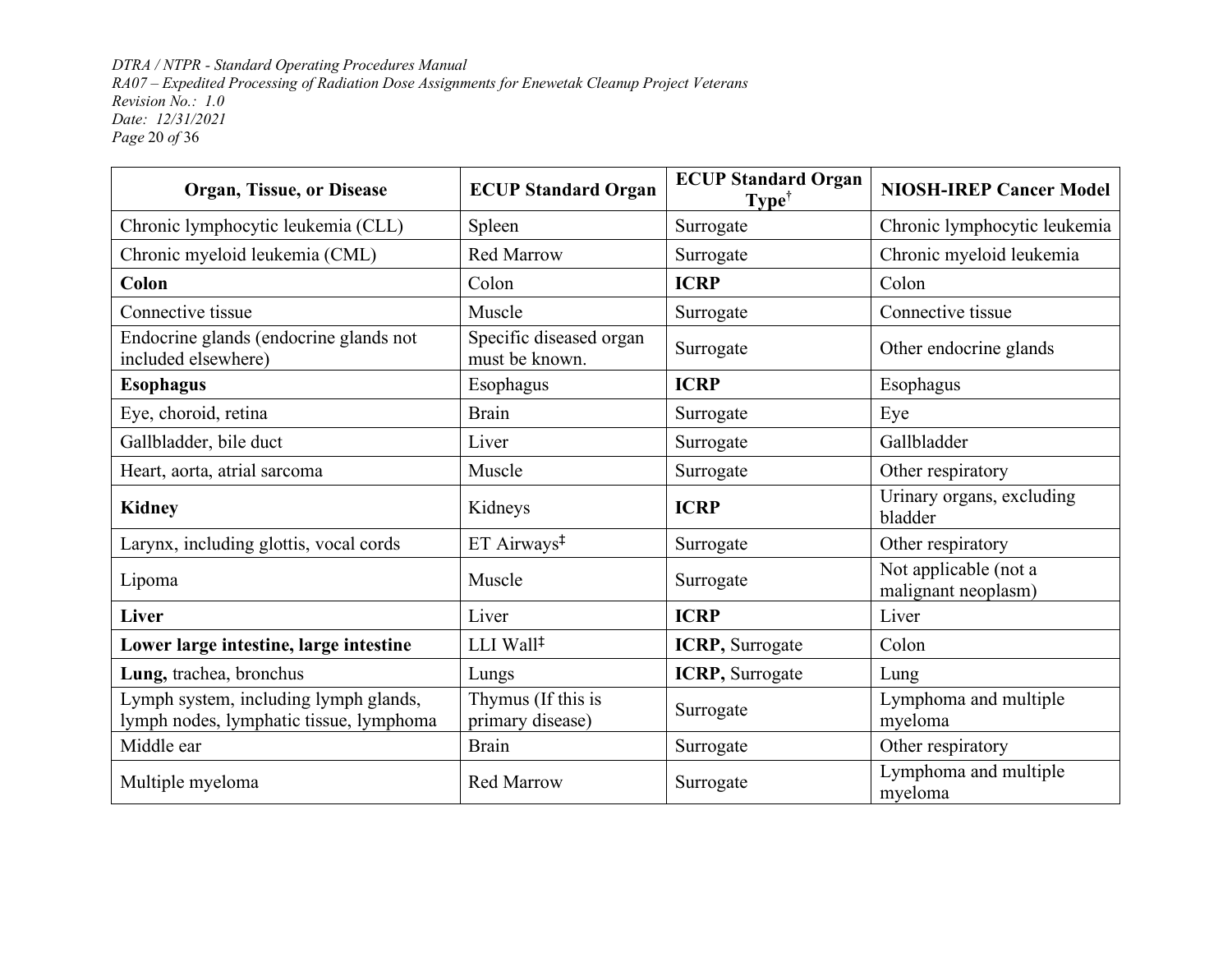*DTRA / NTPR - Standard Operating Procedures Manual RA07 – Expedited Processing of Radiation Dose Assignments for Enewetak Cleanup Project Veterans Revision No.: 1.0 Date: 12/31/2021 Page* 21 *of* 36

| Organ, Tissue, or Disease                                                                                                                                                                                                                                   | <b>ECUP Standard Organ</b>                 | <b>ECUP Standard Organ</b><br>$Type^{\dagger}$ | <b>NIOSH-IREP Cancer Model</b> |
|-------------------------------------------------------------------------------------------------------------------------------------------------------------------------------------------------------------------------------------------------------------|--------------------------------------------|------------------------------------------------|--------------------------------|
| Muscle, including, thigh muscle, eye<br>muscle, eyelid muscle, neuro-muscular                                                                                                                                                                               | Muscle                                     | <b>ICRP</b> , Surrogate                        | Other and ill-defined sites    |
| Nasal cavities, including sinus (maxillary),<br>sinus (nasal), nasal tip                                                                                                                                                                                    | ET Airways <sup>‡</sup>                    | Surrogate                                      | Other respiratory              |
| Nervous system, spinal cord, spine nerves                                                                                                                                                                                                                   | <b>Brain</b>                               | Surrogate                                      | Nervous system                 |
| Neuroendocrine system, including<br>hypothalamus, pituitary gland, pineal gland                                                                                                                                                                             | <b>Brain</b>                               | Surrogate                                      | Other endocrine glands         |
| Oral cavity and pharynx, including<br>epiglottis, gum, hypopharynx, lip, mouth,<br>nasopharynx, oropharynx, palate, parotid<br>gland, salivary gland, throat, tongue, tonsil,<br>uvula, and nasolabial fold (specific disease<br>needed if not skin cancer) | ET Airways <sup>‡</sup>                    | Surrogate                                      | Oral Cavity and Pharynx        |
| Ovary                                                                                                                                                                                                                                                       | Ovaries                                    | <b>ICRP</b>                                    | Ovary                          |
| <b>Pancreas</b>                                                                                                                                                                                                                                             | Pancreas                                   | <b>ICRP</b>                                    | Pancreas                       |
| Parathyroid                                                                                                                                                                                                                                                 | Thyroid                                    | Surrogate                                      | Other endocrine glands         |
| Peritoneum, peritoneal cavity muscle                                                                                                                                                                                                                        | Muscle                                     | Surrogate                                      | All digestive                  |
| Pleura                                                                                                                                                                                                                                                      | Lungs                                      | Surrogate                                      | Other respiratory              |
| Prostate                                                                                                                                                                                                                                                    | Testes                                     | Surrogate                                      | All Male Genitalia             |
| Rectum, anus, anal canal                                                                                                                                                                                                                                    | LLI Wall <sup>‡</sup>                      | Surrogate                                      | Rectum                         |
| Respiratory other than Lung                                                                                                                                                                                                                                 | $ET$ Airways <sup><math>‡</math></sup>     | Surrogate                                      | Other respiratory              |
| Small intestine, duodenum                                                                                                                                                                                                                                   | $SI$ Wall <sup><math>\ddagger</math></sup> | ICRP, Surrogate                                | All digestive                  |
| Soft tissue, e.g., hip, shoulder, thigh, upper<br>arm                                                                                                                                                                                                       | Muscle                                     | Surrogate                                      | Other and ill-defined sites    |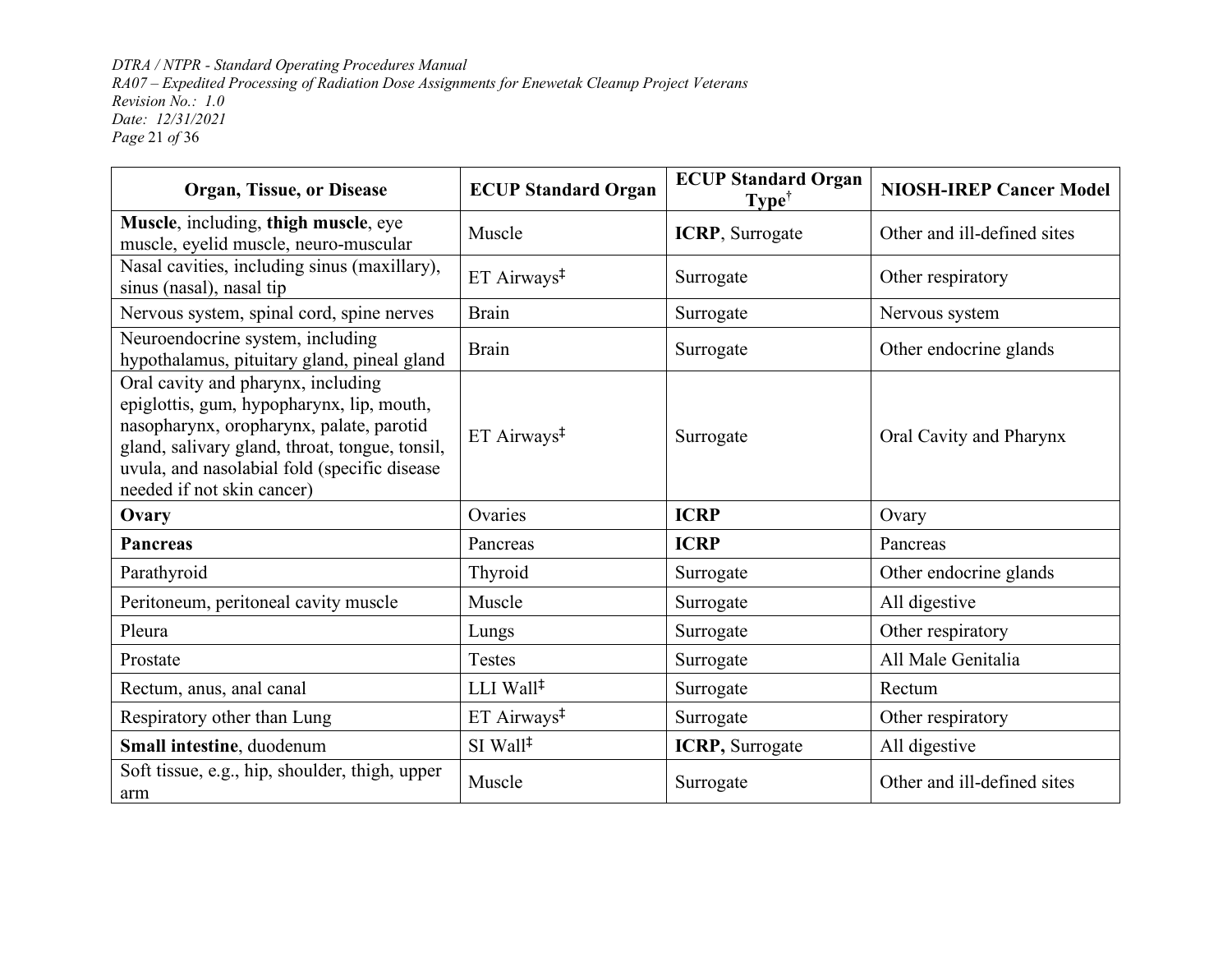*DTRA / NTPR - Standard Operating Procedures Manual RA07 – Expedited Processing of Radiation Dose Assignments for Enewetak Cleanup Project Veterans Revision No.: 1.0 Date: 12/31/2021 Page* 22 *of* 36

| <b>Organ, Tissue, or Disease</b>                                | <b>ECUP Standard Organ</b>                                               | <b>ECUP Standard Organ</b><br>$Type^{\dagger}$ | <b>NIOSH-IREP Cancer Model</b>       |
|-----------------------------------------------------------------|--------------------------------------------------------------------------|------------------------------------------------|--------------------------------------|
| <b>Spleen</b>                                                   | Spleen (Use only if solid<br>cancer of spleen is the<br>primary disease) | <b>ICRP</b>                                    | All digestive                        |
| <b>Stomach</b>                                                  | Stomach Wall                                                             | <b>ICRP</b>                                    | Stomach                              |
| Testes and other male genitalia, including<br>penis and scrotum | <b>Testes</b>                                                            | <b>ICRP</b> , Surrogate                        | All Male Genitalia                   |
| <b>Thymus</b>                                                   | Thymus                                                                   | <b>ICRP</b>                                    | Other respiratory                    |
| <b>Thyroid</b>                                                  | Thyroid                                                                  | <b>ICRP</b>                                    | Thyroid                              |
| Upper large intestine, including appendix,<br>cecum             | ULI Wall <sup>‡</sup>                                                    | <b>ICRP</b> , Surrogate                        | Colon                                |
| Urinary tract, urethra, ureter                                  | Bladder Wall                                                             | Surrogate                                      | Urinary organs, excluding<br>bladder |
| <b>Uterus</b>                                                   | <b>Uterus</b>                                                            | <b>ICRP</b>                                    | Female Genitalia, excluding<br>ovary |

\* Modified from Table Att 2-1 of DTRA, 2021a, SOP RA02. Several modifications were made due to use of ICRP organs for ECUP instead of FIIDOS organs used for RA02.

† ICRP (in bold) means that there are ICRP 68 dose coefficients for the organ(s) in bold. "Surrogate" means that dose coefficients for the ECUP Standard Organ are used for the non-bolded diseased organ(s).

‡ ET=extra-thoracic, LLI=lower large intestine, SI=small intestine, ULI = upper large intestine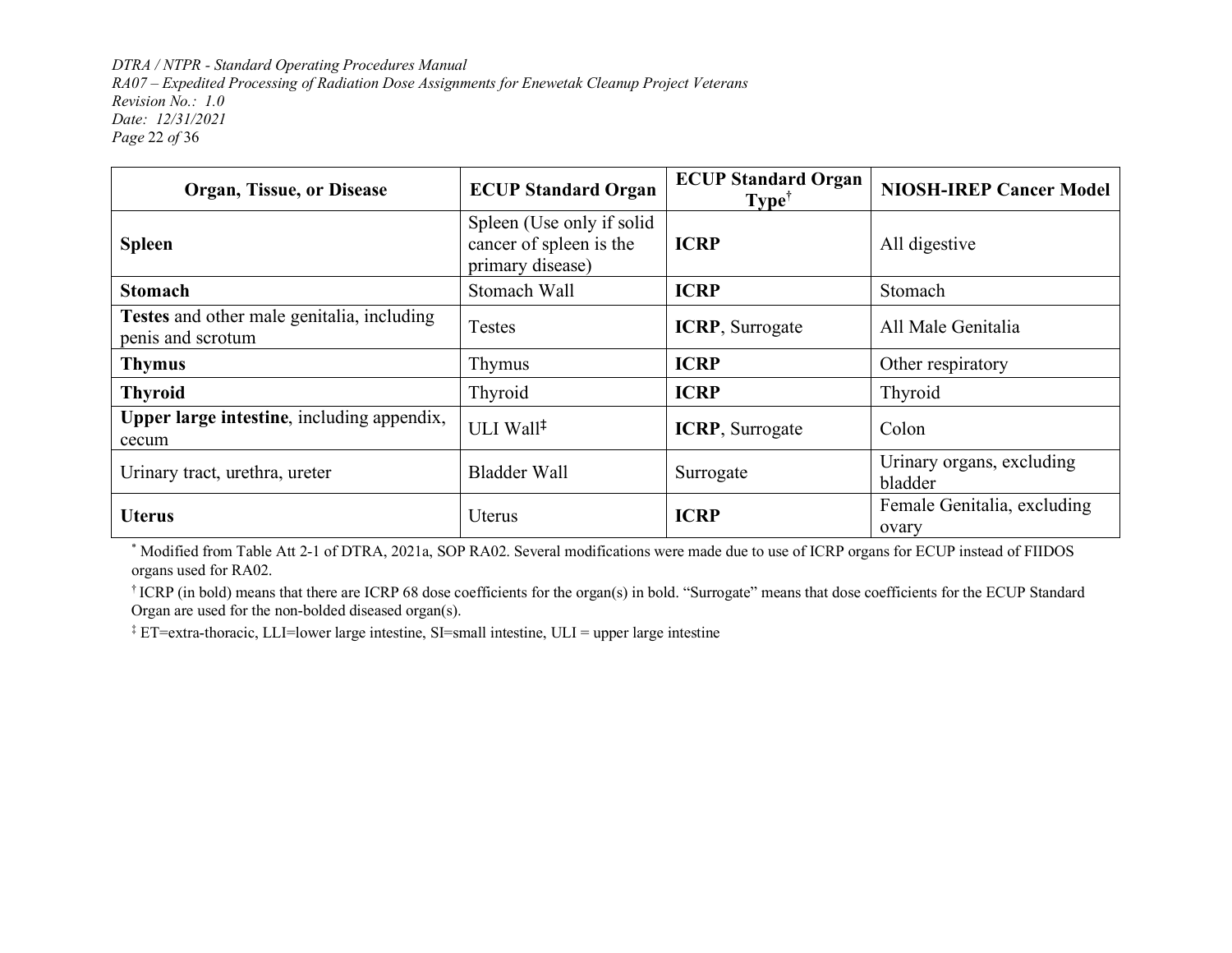## **Attachment 2.**

## **Organ and Skin Exclusions from Expedited Processing**

<span id="page-22-0"></span>ECUP participants may be initially excluded from expedited processing for several reasons. Although not likely to be often, there may be cases in which there is insufficient information regarding a veteran's activities to justify expedited processing of the case. Another reason for initial exclusion involves cases where information from the veteran indicates activities that represent the potential for doses higher than the applicable EPG doses. Any unusual aspects to a case or a poorly defined veteran exposure scenario should be considered for further review. Finally, a case is excluded from initial expedited processing if the applicable EPG TOD or total skin dose is greater than the LD value that is applicable to the target organ or skin site. Cases involving any of these situations are subjected to further review as described in Section [5.5.](#page-12-1)

#### <span id="page-22-1"></span>**A2-1 General Exclusions**

Only one potential exposure scenario was identified to potentially result in doses that could equal or exceed applicable EPG doses, as follows:

• For the Lojwa Support Workers and the Southern Island Workers EPGs: Veteran claims of consuming local foods more than what is assumed for estimating EPG doses in addition to having an ECUP assignment at Enewetak Atoll of greater than nine months.

Other activities may have also resulted in exposure scenarios that do not fit within any of the EPG definitions. Possible activities that could initiate further review of a case are listed below and should be considered on a case-by-case basis.

- Removing plutonium fragments removal from burial crypts on Aomon
- Disposing soil bags with plutonium fragments from Fig-Quince on Runit
- Removing concentrated contaminated material from outside of the bunkers on Boken
- Repairing or maintaining contaminated equipment removed from controlled areas
- Participating in duties at the Decontamination Laundry Facility on Lojwa Island
- Participating in RSAIT inspection activities
- Consuming local foods in excess of what is assumed for estimating EPG doses
- Being involved in or near accidents or abnormal events involving contaminated soil or debris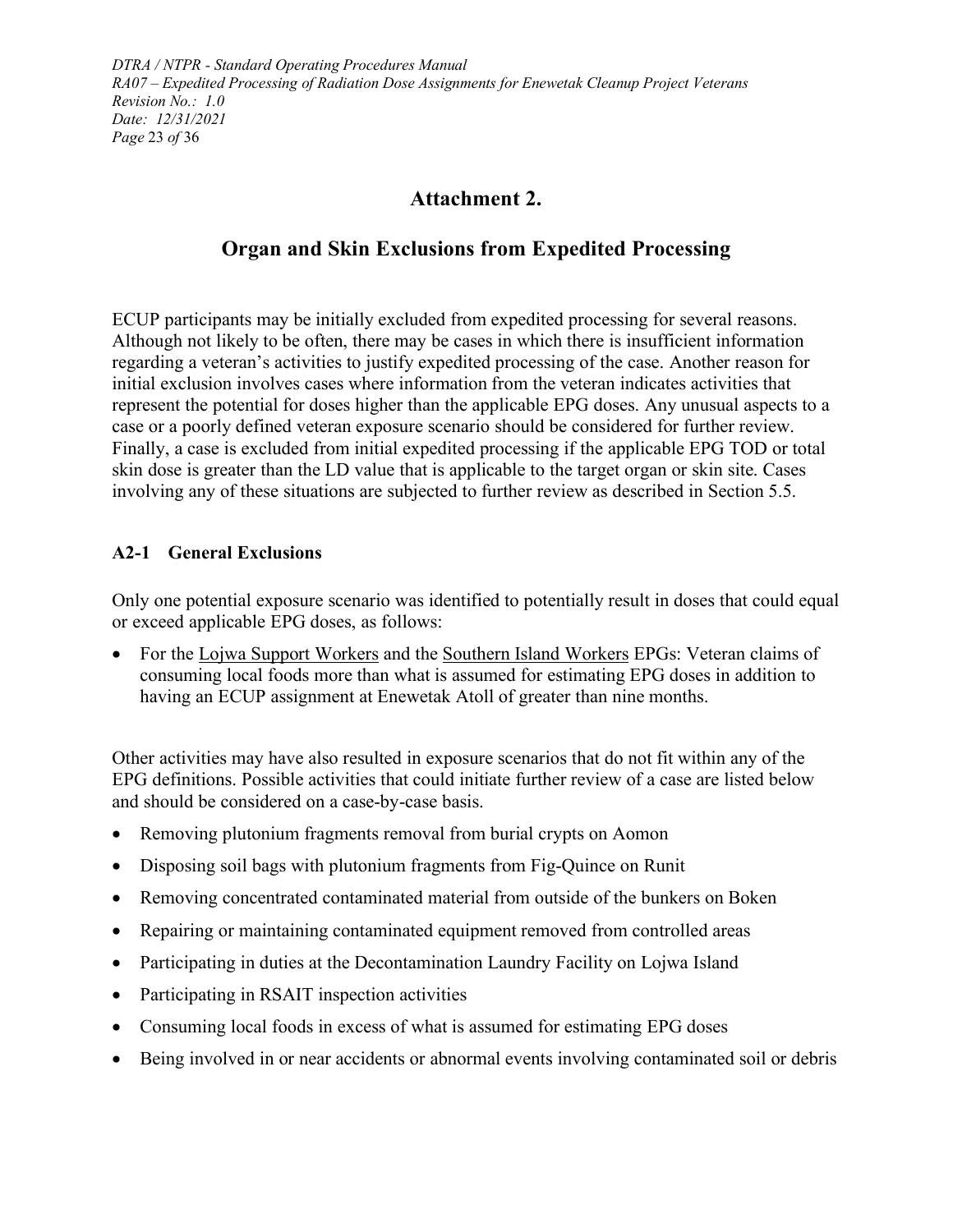*DTRA / NTPR - Standard Operating Procedures Manual RA07 – Expedited Processing of Radiation Dose Assignments for Enewetak Cleanup Project Veterans Revision No.: 1.0 Date: 12/31/2021 Page* 24 *of* 36

- Being present at Enewetak Atoll for only a short time, e.g., DoD VIP visitors, or military personnel on transient ships or transport aircraft
- Having an ECUP assignment at Enewetak Atoll for greater than one year.

### <span id="page-23-0"></span>**A2-2 EPG-specific Exclusions**

EPG-specific exclusions are based on comparisons of EPG TODs or total skin doses to applicable Limiting Doses (LD). Values of LD based on alpha radiation ( $LDa$ ) and gamma radiation (LDγ) have been estimated using the NIOSH-IREP code (NIOSH, 2020). Cases with EPG TODs or total skin doses that are greater than the corresponding LDα value are initially excluded from expedited processing and are subject to further review.

#### <span id="page-23-1"></span>**A2.2.1 EPG TOD Exclusions**

Values of LDα for cancers associated with internal organs and diseases are shown in [Table](#page-24-0) A2-1, with values of  $LD\gamma$  shown for comparison. EPG TODs that exceed the applicable  $LD\alpha$  values are excluded from expedited processing and are shown in [Table](#page-25-0) A2-2.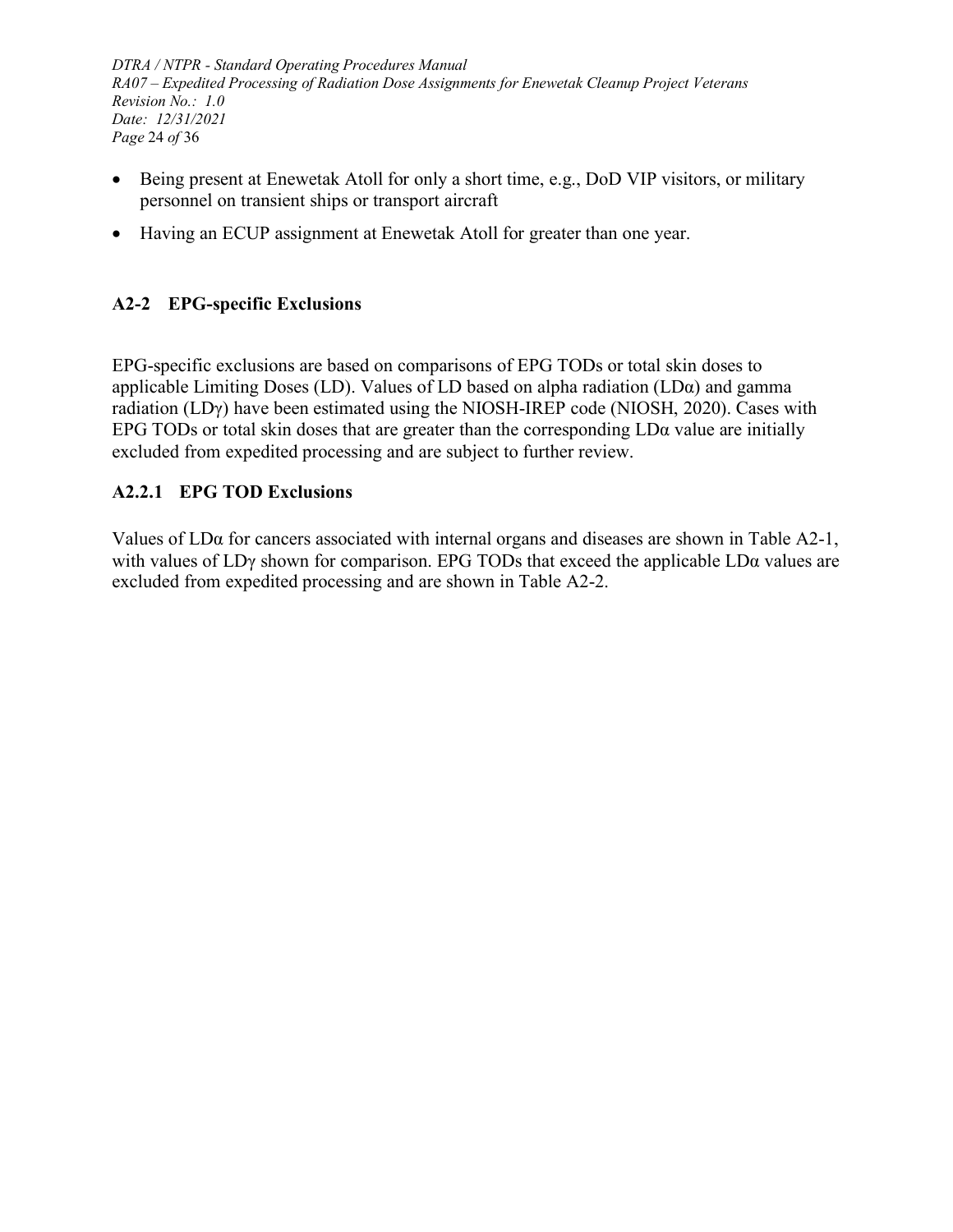*DTRA / NTPR - Standard Operating Procedures Manual RA07 – Expedited Processing of Radiation Dose Assignments for Enewetak Cleanup Project Veterans Revision No.: 1.0 Date: 12/31/2021 Page* 25 *of* 36

| <b>Cancer of Organ/Disease</b>                                                | $\overline{\text{LDa}^*(\text{rem})}$ | $LD\gamma^{\dagger}$ (rem) |
|-------------------------------------------------------------------------------|---------------------------------------|----------------------------|
| Acute Lymphocytic Leukemia (ALL)                                              | $20^{1}$                              | $14^{\ddagger}$            |
| Acute Myeloid Leukemia (AML)                                                  | $15^{\ddagger}$                       | 20 <sup>‡</sup>            |
| All digestive, other than excluding esophagus,<br>stomach, colon, rectum/anus | 17                                    | 44                         |
| Bone                                                                          | 15                                    | 32                         |
| Breast (male)                                                                 | 10                                    | 36                         |
| Breast (female)                                                               | 15                                    | 39                         |
| Chronic Lymphocytic Leukemia (CLL)                                            | $34^{\frac{1}{4}}$                    | $45^{\ddagger}$            |
| Chronic Myeloid Leukemia (CML)                                                | $89^{\frac{1}{4}}$                    | $41^{\ddagger}$            |
| Colon                                                                         | 11                                    | 26                         |
| Connective tissue                                                             | 17                                    | 34                         |
| Endocrine glands, other than thyroid                                          | 12                                    | 30                         |
| Esophagus                                                                     | 11                                    | 22                         |
| Eye                                                                           | 16                                    | 32                         |
| Female genitalia                                                              | 1400                                  | 1000                       |
| Gallbladder                                                                   | 6.5                                   | 11                         |
| Leukemia, other than ALL, AML, CML, and CLL                                   | $27^{\frac{1}{4}}$                    | $29^{\ddagger}$            |
| Liver                                                                         | 3.6                                   | 7.7                        |
| Lung (never smokers)                                                          | 13                                    | 30                         |
| Lymphoma and multiple myeloma                                                 | 28                                    | 41                         |
| Male genitalia                                                                | 30                                    | 41                         |
| Nervous system                                                                | 37                                    | 64                         |
| Oral cavity and Pharynx                                                       | 36                                    | 66                         |
| Other and ill-defined sites                                                   | 17                                    | 34                         |
| Ovary                                                                         | 14                                    | 25                         |
| Pancreas                                                                      | 34                                    | 61                         |
| Rectum                                                                        | 43                                    | 72                         |
| Respiratory tract, other than lung                                            | 48                                    | 67                         |
| Stomach                                                                       | 10                                    | 18                         |
| Thyroid                                                                       | $3.2^{\$}$                            | 5.1 <sup>§</sup>           |
| <b>Urinary Bladder</b>                                                        | 16                                    | 33                         |
| Urinary organs, other than bladder)                                           | 13                                    | 31                         |

<span id="page-24-0"></span>**Table A2-1. Limiting doses for cancers based on all alpha or all photon radiation**

 $LD\alpha =$  Limiting dose (PC of 40 percent) assuming the total organ dose is due entirely to alpha radiation. LDα values were estimated with the NIOSH-IREP online software. Assumptions include acute exposure at age 18 years and attained age of 50 years (elapsed time of 32 years) unless noted otherwise. Values are for males except values for three female-specific organs listed.

<sup>†</sup> LD $\gamma$  = Limiting dose (PC of 40 percent) assuming the total organ dose is due entirely to photon radiation > 250 keV. LDγ values are from DTRA (2021a, SOP RA02) except values for three female-specific organs listed. All LDγ values were calculated using the NIOSH-IREP software as described in the footnote above.

‡ LDα and LDγ values for leukemia are calculated for an elapsed time of 30 years.

§ LDa and LD<sub>Y</sub> values for thyroid cancer are calculated for an elapsed time of  $\geq$ 10 years.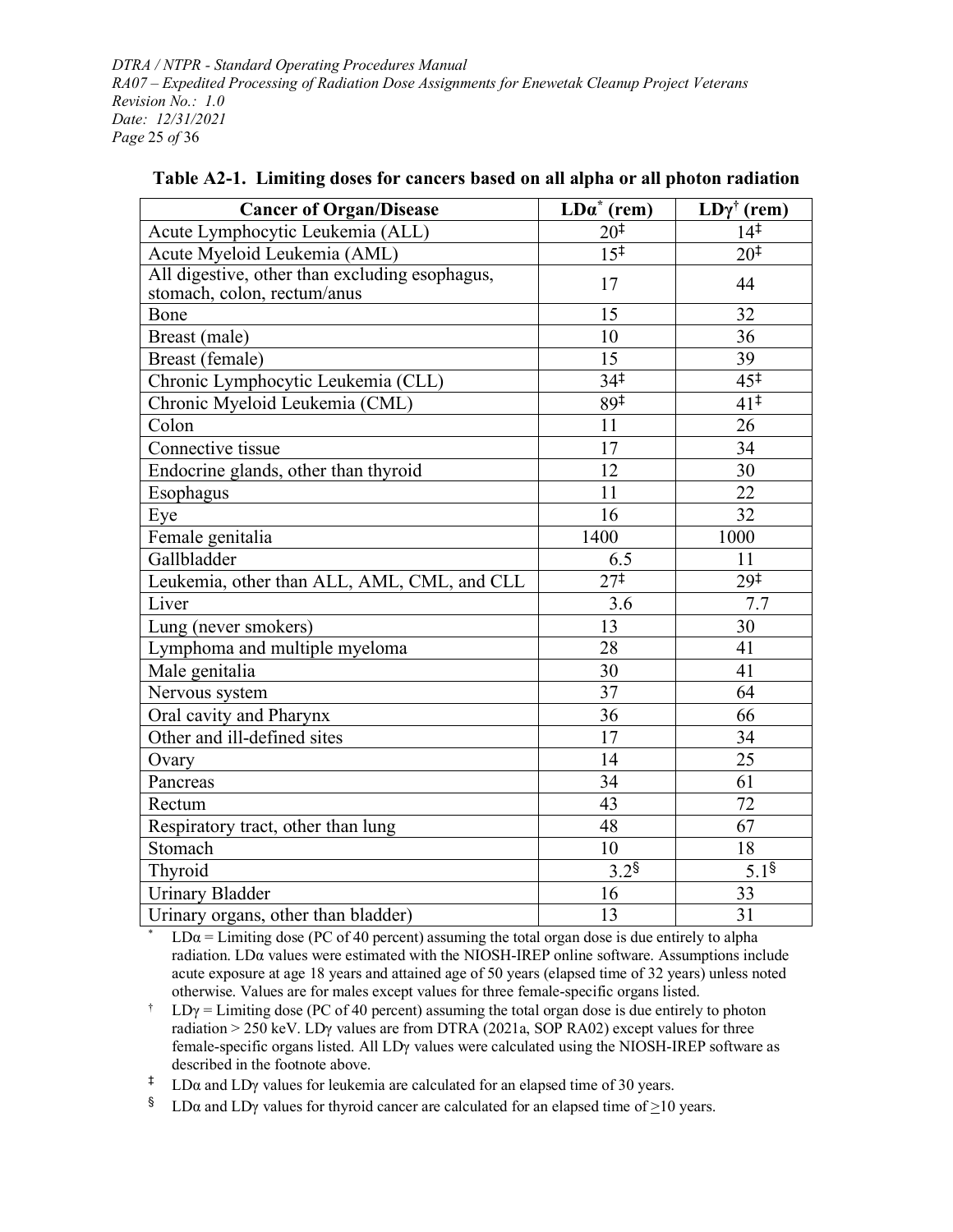*DTRA / NTPR - Standard Operating Procedures Manual RA07 – Expedited Processing of Radiation Dose Assignments for Enewetak Cleanup Project Veterans Revision No.: 1.0 Date: 12/31/2021 Page* 26 *of* 36

| <b>ECUP EPG</b>         | <b>ECUP Standard Organ</b> | <b>NIOSH-IREP Cancer Model</b> |
|-------------------------|----------------------------|--------------------------------|
| Soil Removal Workers    | <b>Bone Surface</b>        | <b>B</b> one                   |
|                         | Liver                      | Liver, Gallbladder             |
| Northern Island Workers | None                       | n/a                            |
| Lojwa Support Workers   | None                       | n/a                            |
| Southern Island Workers | None                       | n/a                            |

<span id="page-25-0"></span>**Table A2-2. EPG and standard organ combinations excluded from expedited processing**

#### **A2.2.2 EPG Total Skin Dose Exclusions**

Values of LDα for three types of skin cancers and five NIOSH-IREP race categories are shown in [Table](#page-25-1) A2-3, with values of LDγ shown for comparison. EPG total skin doses that exceed the applicable LDα values are excluded from expedited processing, as shown in [Table](#page-26-0) A2-4 and [Table](#page-27-0) A2-5.

|                                                      |                | $LD\alpha^*$ (rem) |                 | $LD\gamma^*$ (rem) |                 |                 |  |  |
|------------------------------------------------------|----------------|--------------------|-----------------|--------------------|-----------------|-----------------|--|--|
| <b>NIOSH-IREP Race Category</b>                      | $MM^{\dagger}$ | $BCC^{\dagger}$    | $SCC^{\dagger}$ | $MM^{\dagger}$     | $BCC^{\dagger}$ | $SCC^{\dagger}$ |  |  |
| American Indian or Alaska<br>Native                  | 1.0            | 0.85               | 63              | 2.1                | 1.7             | 89              |  |  |
| Asian, Native Hawaiian, or<br>other Pacific Islander | 1.8            | 0.85               | 63              | 3.6                | 1.7             | 89              |  |  |
| <b>Black</b>                                         | 1.7            | 0.85               | 63              | 3.5                | 1.7             | 89              |  |  |
| White - Hispanic                                     | 2.1            | 2.4                | 165             | 3.9                | 4.0             | 188             |  |  |
| White - Non-Hispanic                                 | 2.4            | 2.5                | 175             | 4.1                | 4.1             | 190             |  |  |

<span id="page-25-1"></span>**Table A2-3. Limiting doses for skin cancers assuming all alpha or all photon radiation**

\* – LD values correspond to a PC of 40 percent. LD values are estimated with the on-line NIOSH-IREP software (NIOSH, 2020), using an acute exposure at age 18 and cancer diagnosis at age 50.

 $-$  LD $\alpha$  is estimated by assuming the total skin dose is due entirely to alpha radiation.

– LD $\gamma$  is estimated by assuming the total skin dose is due entirely to photons with energies  $>$  250 keV.

<sup> $\dagger$ </sup> MM = malignant melanoma; BCC = basal cell carcinoma; SCC = squamous cell carcinoma.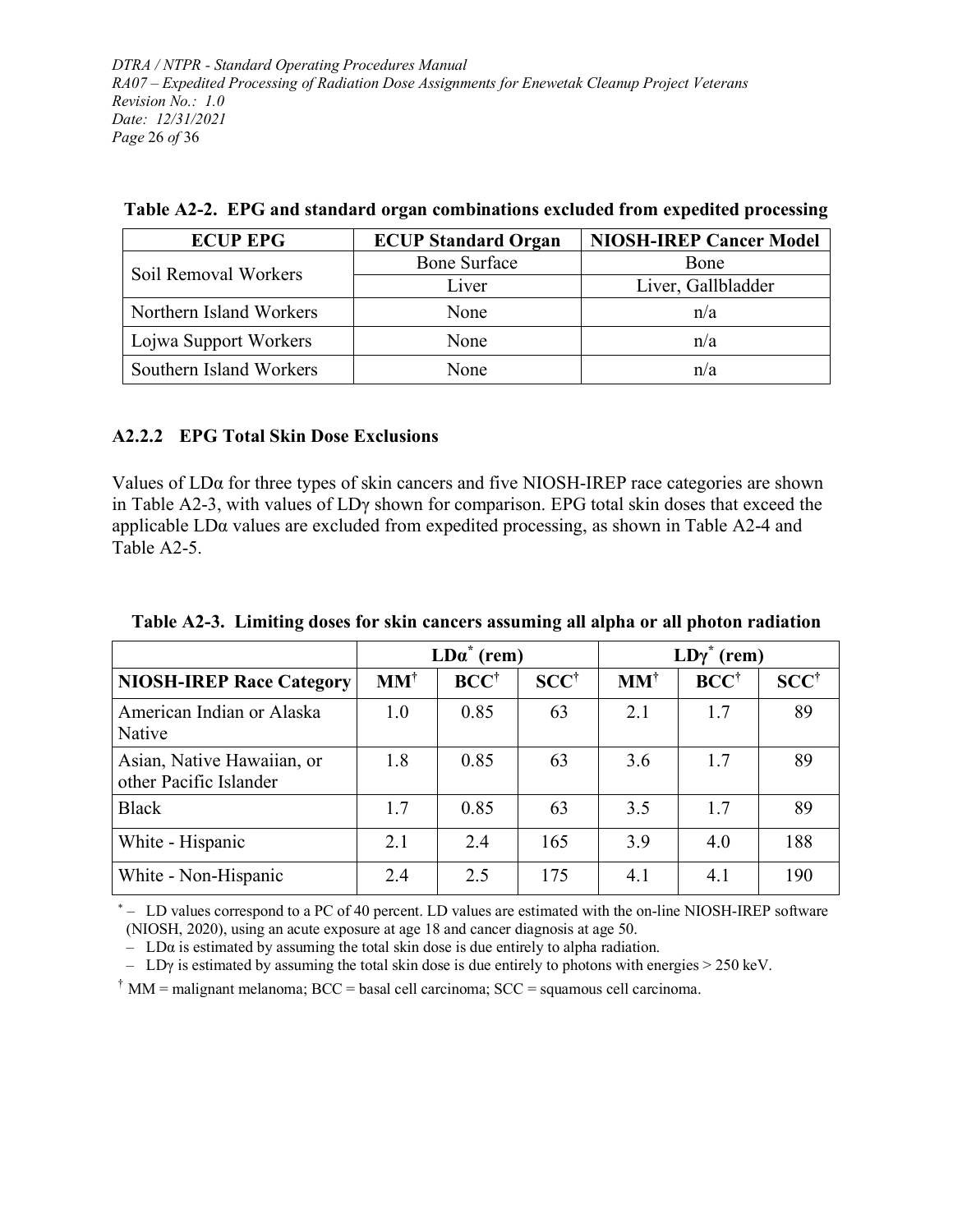*DTRA / NTPR - Standard Operating Procedures Manual RA07 – Expedited Processing of Radiation Dose Assignments for Enewetak Cleanup Project Veterans Revision No.: 1.0 Date: mm/dd/yyyy Page* 27 *of* 36

<span id="page-26-0"></span>

|                  |           | EPG/Cancer/Skin Site Combinations that are Excluded (red) for ECUP Expedited Processing *,†,‡ |            |           |                         |            |                                       |               |  |                         |            |  |  |  |
|------------------|-----------|-----------------------------------------------------------------------------------------------|------------|-----------|-------------------------|------------|---------------------------------------|---------------|--|-------------------------|------------|--|--|--|
|                  |           | <b>Soil Removal</b>                                                                           |            |           | <b>Northern Islands</b> |            |                                       | Lojwa Support |  | <b>Southern Islands</b> |            |  |  |  |
| <b>Skin Site</b> | <b>MM</b> | <b>BCC</b>                                                                                    | <b>SCC</b> | <b>MM</b> | <b>BCC</b>              | <b>SCC</b> | <b>BCC</b><br><b>SCC</b><br><b>MM</b> |               |  | <b>MM</b>               | <b>SCC</b> |  |  |  |
| Scalp            |           |                                                                                               |            |           |                         |            |                                       |               |  |                         |            |  |  |  |
| Face             |           |                                                                                               |            |           |                         |            |                                       |               |  |                         |            |  |  |  |
| Forehead         |           |                                                                                               |            |           |                         |            |                                       |               |  |                         |            |  |  |  |
| Behind ear       |           |                                                                                               |            |           |                         |            |                                       |               |  |                         |            |  |  |  |
| Neck             |           |                                                                                               |            |           |                         |            |                                       |               |  |                         |            |  |  |  |
| Back of neck     |           |                                                                                               |            |           |                         |            |                                       |               |  |                         |            |  |  |  |
| Shoulder         |           |                                                                                               |            |           |                         |            |                                       |               |  |                         |            |  |  |  |
| Chest            |           |                                                                                               |            |           |                         |            |                                       |               |  |                         |            |  |  |  |
| Torso (backside) |           |                                                                                               |            |           |                         |            |                                       |               |  |                         |            |  |  |  |
| Under belt       |           |                                                                                               |            |           |                         |            |                                       |               |  |                         |            |  |  |  |
| Forearm          |           |                                                                                               |            |           |                         |            |                                       |               |  |                         |            |  |  |  |
| Upper leg        |           |                                                                                               |            |           |                         |            |                                       |               |  |                         |            |  |  |  |
| Palm             |           |                                                                                               |            |           |                         |            |                                       |               |  |                         |            |  |  |  |
| Back of hand     |           |                                                                                               |            |           |                         |            |                                       |               |  |                         |            |  |  |  |
| Lower leg        |           |                                                                                               |            |           |                         |            |                                       |               |  |                         |            |  |  |  |
| Sole of foot     |           |                                                                                               |            |           |                         |            |                                       |               |  |                         |            |  |  |  |
| Under boot edge  |           |                                                                                               |            |           |                         |            |                                       |               |  |                         |            |  |  |  |

#### **Table A2-4. Excluded skin cancer cases for "American Indian or Alaska Native", "Asian, Native Hawaiian, or other Pacific Islander", and "Black" participants**

 $*$  MM = malignant melanoma. LD $\alpha$  values for MM are 1.0–1.8 rem for the participants represented in this table; an LD $\alpha$  of 1.0 rem is used for determining cases excluded from expedited processing.

BCC = basal cell carcinoma. The BCC LDα value for all participants represented in this table is 0.85 rem.

 $SCC =$  squamous cell carcinoma cases. The SCC LD $\alpha$  value for all participants represented in this table is 63 rem.

**†** Red-shaded table cells indicate EPG/Skin cancer/Skin site combinations that are excluded from expedited processing for the participants represented in this table (see Table caption).

**‡** Green-shaded table cells shaded green indicate EPG/Skin cancer/Skin site combinations that are recommended for expedited processing for the participants represented in this table (see Table caption), with assignment of the applicable dose from Table [A4-2.](#page-35-1)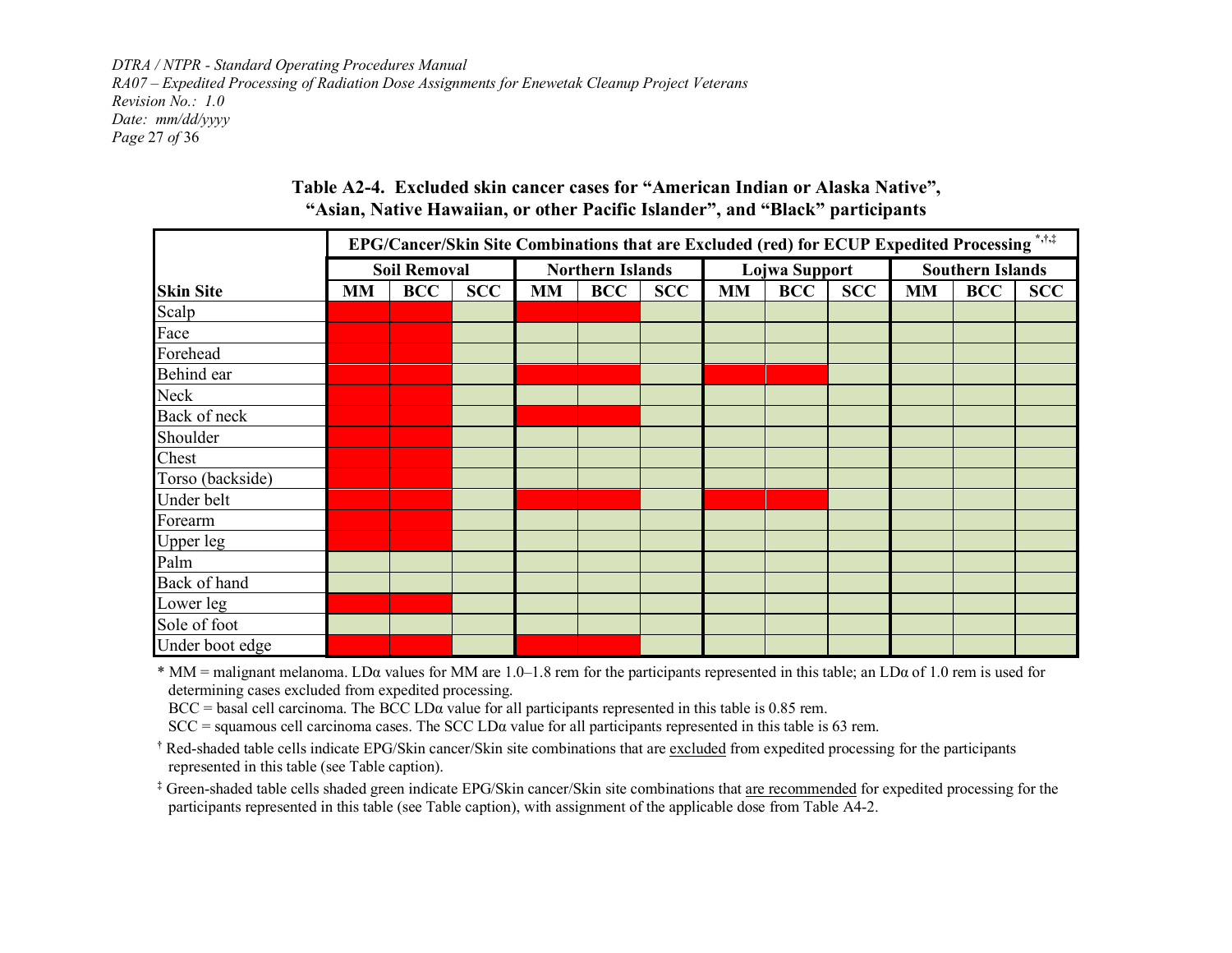*DTRA / NTPR - Standard Operating Procedures Manual RA07 – Expedited Processing of Radiation Dose Assignments for Enewetak Cleanup Project Veterans Revision No.: 1.0 Date: 12/31/2021 Page* 28 *of* 36

|                  | EPG/Cancer/Skin Site Combinations that are Excluded (red) for ECUP Expedited Processing*,†,‡ |                     |     |    |                         |            |           |               |            |                         |            |            |  |  |
|------------------|----------------------------------------------------------------------------------------------|---------------------|-----|----|-------------------------|------------|-----------|---------------|------------|-------------------------|------------|------------|--|--|
|                  |                                                                                              | <b>Soil Removal</b> |     |    | <b>Northern Islands</b> |            |           | Lojwa Support |            | <b>Southern Islands</b> |            |            |  |  |
| <b>Skin Site</b> | <b>MM</b>                                                                                    | <b>BCC</b>          | SCC | MM | <b>BCC</b>              | <b>SCC</b> | <b>MM</b> | <b>BCC</b>    | <b>SCC</b> | <b>MM</b>               | <b>BCC</b> | <b>SCC</b> |  |  |
| Scalp            |                                                                                              |                     |     |    |                         |            |           |               |            |                         |            |            |  |  |
| Face             |                                                                                              |                     |     |    |                         |            |           |               |            |                         |            |            |  |  |
| Forehead         |                                                                                              |                     |     |    |                         |            |           |               |            |                         |            |            |  |  |
| Behind ear       |                                                                                              |                     |     |    |                         |            |           |               |            |                         |            |            |  |  |
| Neck             |                                                                                              |                     |     |    |                         |            |           |               |            |                         |            |            |  |  |
| Back of neck     |                                                                                              |                     |     |    |                         |            |           |               |            |                         |            |            |  |  |
| Shoulder         |                                                                                              |                     |     |    |                         |            |           |               |            |                         |            |            |  |  |
| Chest            |                                                                                              |                     |     |    |                         |            |           |               |            |                         |            |            |  |  |
| Torso (backside) |                                                                                              |                     |     |    |                         |            |           |               |            |                         |            |            |  |  |
| Under belt       |                                                                                              |                     |     |    |                         |            |           |               |            |                         |            |            |  |  |
| Forearm          |                                                                                              |                     |     |    |                         |            |           |               |            |                         |            |            |  |  |
| <b>Upper leg</b> |                                                                                              |                     |     |    |                         |            |           |               |            |                         |            |            |  |  |
| Palm             |                                                                                              |                     |     |    |                         |            |           |               |            |                         |            |            |  |  |
| Back of hand     |                                                                                              |                     |     |    |                         |            |           |               |            |                         |            |            |  |  |
| Lower leg        |                                                                                              |                     |     |    |                         |            |           |               |            |                         |            |            |  |  |
| Sole of foot     |                                                                                              |                     |     |    |                         |            |           |               |            |                         |            |            |  |  |
| Under boot edge  |                                                                                              |                     |     |    |                         |            |           |               |            |                         |            |            |  |  |

**Table A2-5. Excluded skin cancer cases for "White (Hispanic)" and "White (Non-Hispanic)" participants**

<span id="page-27-0"></span>\* MM = malignant melanoma. LD $\alpha$  values for MM are 2.1–2.4 rem for the participants represented in this table; an LD $\alpha$  of 2.1 rem is used for determining cases excluded from expedited processing.

BCC = basal cell carcinoma. LD $\alpha$  values for BCC are 2.4–2.5 rem for the participants represented in this table; an LD $\alpha$  of 2.4 rem is used for expedited processing recommendations.

SCC = squamous cell carcinoma cases. LD $\alpha$  values for SCC are 165–175 rem for the participants represented in this table; an LD $\alpha$  of 165 rem is used for expedited processing recommendations.

**†** Red-shaded table cells indicate EPG/Skin cancer/Skin site combinations that are excluded from expedited processing for the participants represented in this table (see Table caption).

**‡** Green-shaded table cells indicate EPG/Skin cancer/Skin site combinations that are recommended for expedited processing for the participants represented in this table (see Table caption), with assignment of the applicable dose from [Table](#page-35-1) A4-2.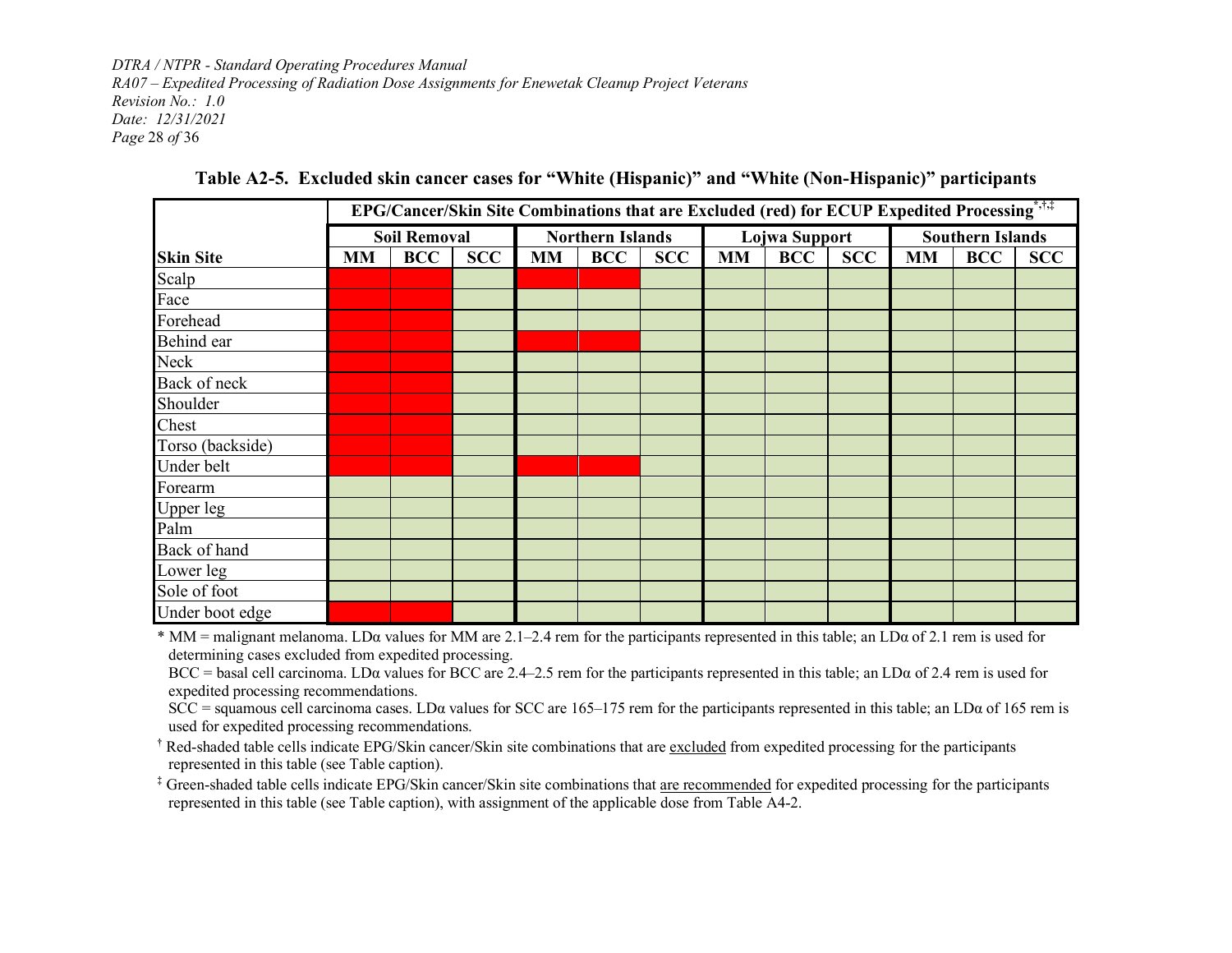# **Attachment 3.**

# **ECUP Expedited Processing Group Descriptions**

<span id="page-28-0"></span>Four EPGs were defined to represent the ECUP participant population. Each EPG was defined to represent a sizeable population of ECUP participants that were engaged in common activities and experiencing similar radiation exposure environments at worksites. The descriptions included below for each of the four EPGs will aid in identifying an appropriate EPG to assign to a specific veteran, based on the information in the veteran's case file. If more than one EPG applies to a veteran, the EPG that results in a higher assigned TOD or total skin dose should be selected.

### <span id="page-28-1"></span>**A3-1 Soil Removal Workers EPG**

This EPG includes ECUP participants whose primary duties involved performing soil-removal activities, that is, activities involving disrupting and/or handling contaminated soil that required removal from one or more of the five soil-removal islands. The soil-removal islands are the northern islands of Boken, Enjebi, Lujor, Aomon, and Runit. These islands are located in the north rim and in the northeast quadrant of the atoll as shown in [Figure](#page-31-0) A3-1.

Soil removal activities involved excising, windrowing, stockpiling, loading/unloading, transporting, and mixing soil for containment in the Cactus dome or containment cap. Sample activities that could have been performed by individuals that are members of this EPG include, but are not limited to, the following:

- Digging, excavating, moving, stockpiling soil
- Loading soil into dump trucks, boats, and vehicles of any kind using heavy machinery
- Transporting soil to Runit
- Unloading soil
- Gathering and reforming the soil into other media for disposal, such as soil-cement slurry by-products from the tremie system
- Moving soil or reformed soil to the disposal site for containment.

Typical members of this EPG would include, but are not limited to, U.S. Army Engineer heavy equipment operators, soil transport truck drivers, crew of boats that transported soil, tremie workers and soil-cement mix teams on Runit. Personnel included in this EPG typically resided on Lojwa Island while performing soil cleanup work on the northern islands.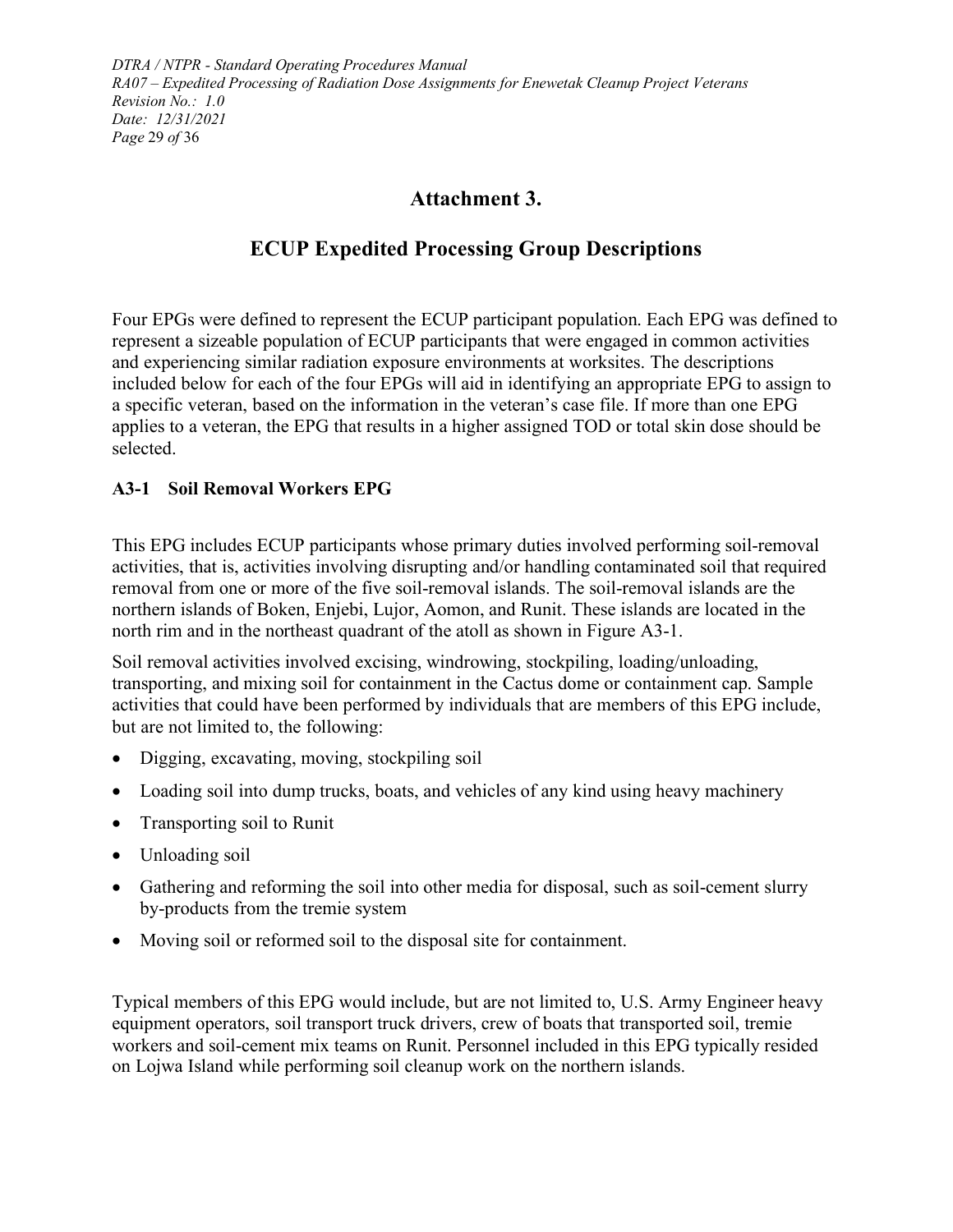*DTRA / NTPR - Standard Operating Procedures Manual RA07 – Expedited Processing of Radiation Dose Assignments for Enewetak Cleanup Project Veterans Revision No.: 1.0 Date: 12/31/2021 Page* 30 *of* 36

### <span id="page-29-0"></span>**A3-2 Northern Island Workers EPG**

This EPG includes ECUP participants whose primary duties involved working on one or more of the 21 northern islands of the atoll other than the five soil removal islands. The 21 northern islands included in this EPG consist of the line of islands starting with Bokoluo in the northwest clockwise along the northern and northeast rim of the atoll to Runit, excluding Lojwa. These islands listed in [Table](#page-32-0) A3-1 and are shown in [Figure](#page-31-0) A3-1. The residence island (Lojwa) where members of this EPG were billeted is not considered a work island for this EPG.

Activities of members of this EPG involved removing, handling, and transporting debris, regular performance of radiological safety monitoring or sampling, and brush removal work. These personnel may have also occasionally handled contaminated soil. Sample work activities that would have been performed by members of this EPG include, but are not limited to, the following:

- Handling contaminated and uncontaminated debris
- Preparing debris for transport
- Accompanying debris during transport
- Unloading, moving, and disposing of yellow debris at lagoon disposal sites and red debris in the crater
- Performing radiological monitoring, sampling, and inspections
- Removing brush.

Typical members of this EPG would include, but are not limited to, members of U.S. Army Engineer Units, U.S. Navy Harbor Clearance Units and Water-Beach Cleanup Teams, and U.S. Air Force Field Radiation Support Teams. These personnel typically resided on Lojwa Island.

### <span id="page-29-1"></span>**A3-3 Lojwa Support Workers EPG**

This EPG includes ECUP participants whose primary work assignment during ECUP involved working on Lojwa Island shown in [Figure](#page-31-0) A3-1.

Activities of members of this EPG generally involved maintaining the island's infrastructure and providing services that supported the cleanup operations. Sample work activities associated with this EPG include, but are not limited to, the following:

- Maintaining instrumentation, analyzing samples, and decontaminating clothing at on-site facilities
- Maintaining the facilities and structures
- Installing and maintaining telecommunication systems
- Supporting petroleum, oil, and lubrication stores to supply other northern islands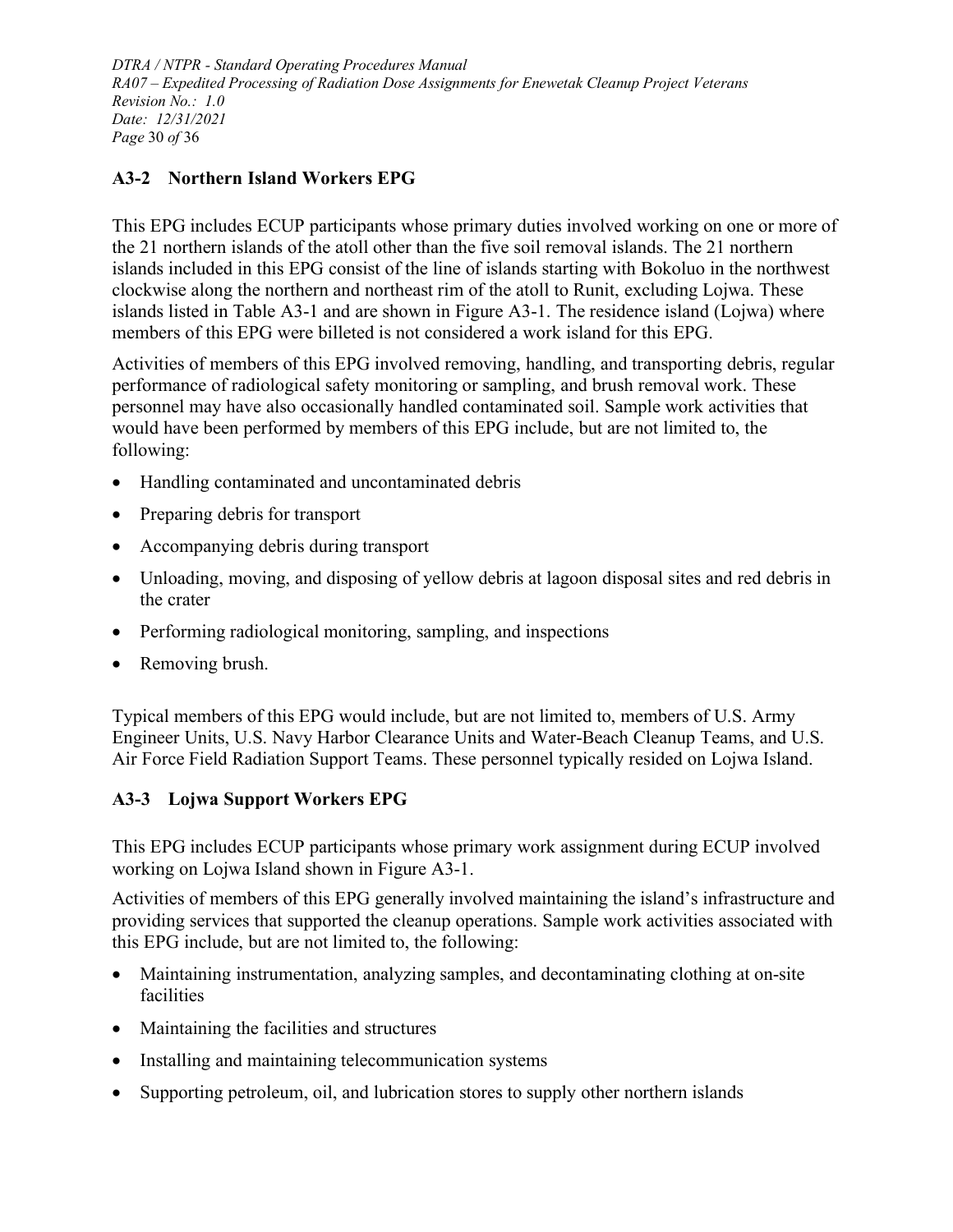*DTRA / NTPR - Standard Operating Procedures Manual RA07 – Expedited Processing of Radiation Dose Assignments for Enewetak Cleanup Project Veterans Revision No.: 1.0 Date: 12/31/2021 Page* 31 *of* 36

- Operating postal, food, and welfare and recreation services
- Transporting workers to and from cleanup sites
- Producing potable and drinking water and operating desalination systems
- Running laundry services
- Providing medical and dental care.

Typical members of this EPG would include, but is not limited to, members of U.S. Army Engineer Units, U.S. Army, U.S. Navy, and U.S. Air Force providers of support services such as laundry, finance, laboratory technician, medical, postal, and communication services. These personnel typically resided on Lojwa Island.

#### <span id="page-30-0"></span>**A3-4 Southern Island Workers EPG**

This EPG includes ECUP participants whose primary work assignment involved work on one or more of 18 southern islands. The 18 southern islands included in this EPG are listed in [Table](#page-32-0) A3-1 and are shown in [Figure](#page-31-0) A3-1. They comprise the line of islands starting with Boko mid-northeast below Runit and continuing clockwise along the southern rim of the atoll and ending with the island of Biken.

Activities of members of this EPG included removal, transport, and disposal of uncontaminated debris; building and maintaining facilities and structures; and providing support services. An additional activity is removal of a small volume of soil from Medren that was contaminated with Co-60, and transport to Runit. Sample activities associated with work performed on the southern islands by members of this EPG include, but are not limited to, the following:

- Performing command, control, and communication functions
- Providing central logistical support to the cleanup
- Performing project management and administration
- Constructing and maintaining buildings and structures
- Preserving petroleum, oil, and lubrication stores
- Providing medical and dental care
- Installing and maintaining telecommunication systems
- Operating the postal, food, and welfare and recreation services
- Transporting other personnel and materials during MEDEVAC and SAR missions
- Performing gross radiological islands surveys
- Supplying/resupplying the northern residence island of Lojwa
- Removing contaminated soil from Medren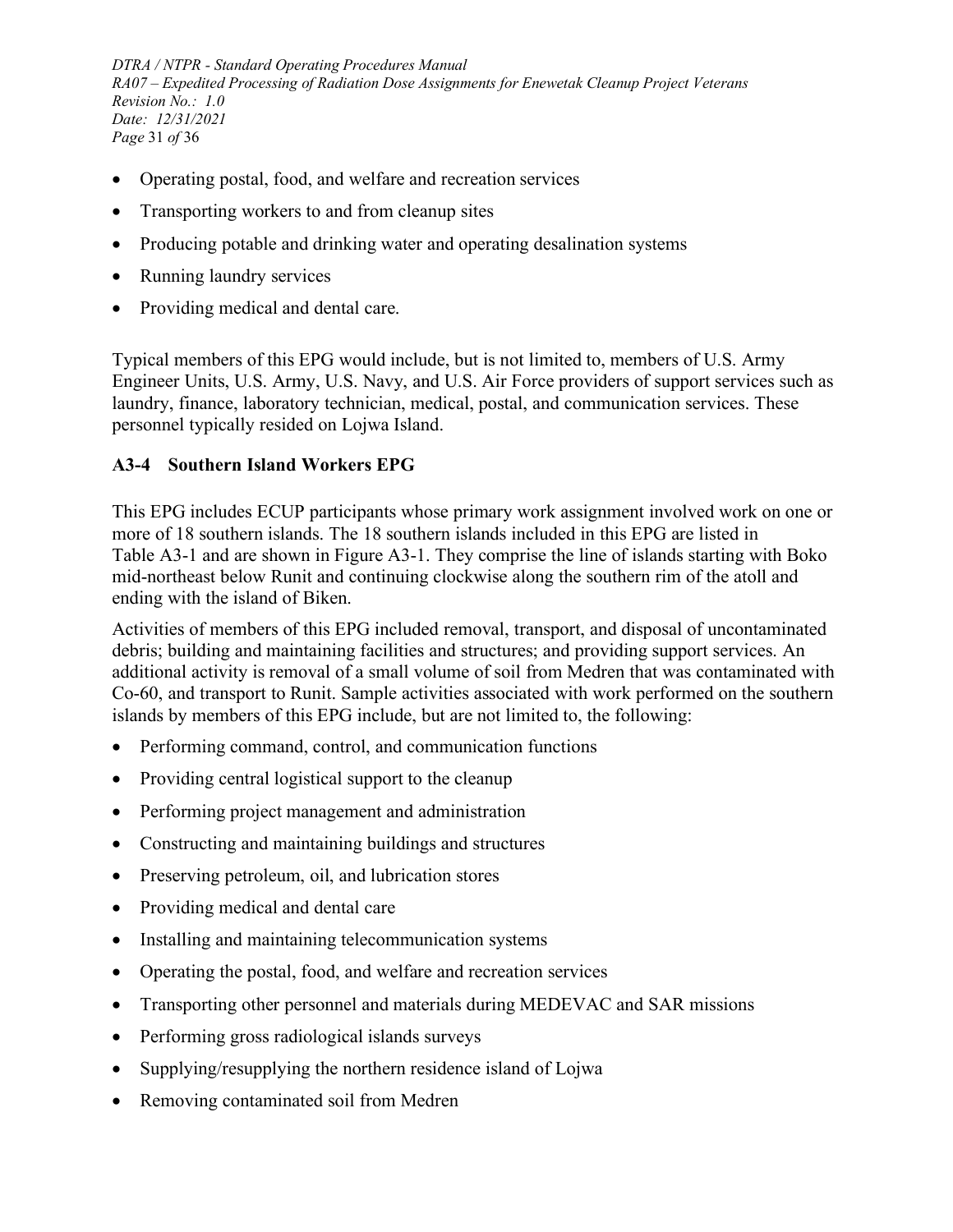*DTRA / NTPR - Standard Operating Procedures Manual RA07 – Expedited Processing of Radiation Dose Assignments for Enewetak Cleanup Project Veterans Revision No.: 1.0 Date: 12/31/2021 Page* 32 *of* 36

- Removing uncontaminated debris
- Removing unexploded ordnance
- Conducting mobilization and demobilization activities.

Typical members of this EPG would include, but are not limited to, members of all of the service elements and FCDNA that provided construction or support services such as laundry, finance, medical, postal, communication, security, airfield, and administrative services on Enewetak, Medren, or Parry. The members of this EPG were typically billeted at the residence facilities on Enewetak Island.



<span id="page-31-0"></span>**Figure A3-1. Islands of Enewetak Atoll (DTRA, 2021b)**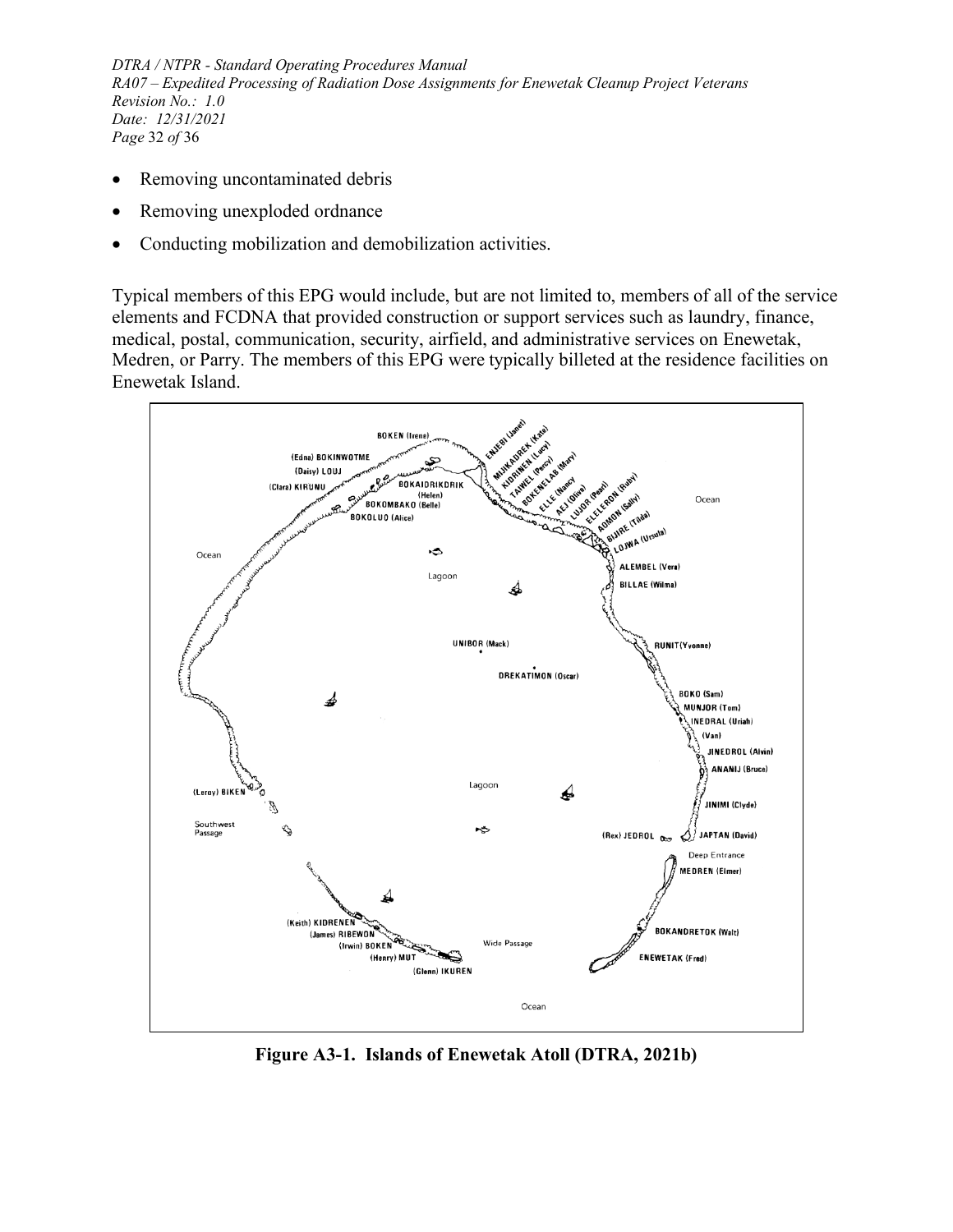*DTRA / NTPR - Standard Operating Procedures Manual RA07 – Expedited Processing of Radiation Dose Assignments for Enewetak Cleanup Project Veterans Revision No.: 1.0 Date: 12/31/2021 Page* 33 *of* 36

<span id="page-32-0"></span>

| <b>Island Code</b> | <b>Site Name</b>                          | <b>Island Name</b> |  |  |  |  |  |  |
|--------------------|-------------------------------------------|--------------------|--|--|--|--|--|--|
|                    | <b>Northern Islands</b>                   |                    |  |  |  |  |  |  |
| FA                 | Alice                                     | Bokoluo            |  |  |  |  |  |  |
| <b>FB</b>          | Belle                                     | Bokombako          |  |  |  |  |  |  |
| FC                 | Clara                                     | Kirunu             |  |  |  |  |  |  |
| <b>FD</b>          | Daisy                                     | Louj               |  |  |  |  |  |  |
| <b>FE</b>          | Edna                                      | Bocinwotme         |  |  |  |  |  |  |
| FH                 | Helen                                     | Bokaidrik          |  |  |  |  |  |  |
| FI                 | Irene                                     | Boken              |  |  |  |  |  |  |
| FJ                 | Janet                                     | Enjebi             |  |  |  |  |  |  |
| <b>FK</b>          | Kate                                      | Mijikadrek         |  |  |  |  |  |  |
| FL                 | Lucy                                      | Kidrinen           |  |  |  |  |  |  |
| MP                 | Percy                                     | Taiwel             |  |  |  |  |  |  |
| FM                 | Mary                                      | Bokenelab          |  |  |  |  |  |  |
| ${\rm FN}$         | Nancy                                     | Elle               |  |  |  |  |  |  |
| FO                 | Olive                                     | Aej                |  |  |  |  |  |  |
| FP                 | Pearl                                     | Lujor              |  |  |  |  |  |  |
| <b>FR</b>          | Ruby                                      | Eleleron           |  |  |  |  |  |  |
| FS                 | Sally                                     | Aomon              |  |  |  |  |  |  |
| FT                 | Tilda                                     | Bijile             |  |  |  |  |  |  |
| FU                 | Ursula                                    | Lojwa              |  |  |  |  |  |  |
| <b>FV</b>          | Vera                                      | Alembel            |  |  |  |  |  |  |
| <b>FW</b>          | Wilma                                     | <b>Billae</b>      |  |  |  |  |  |  |
| <b>FY</b>          | Yvonne                                    | Runit              |  |  |  |  |  |  |
|                    | <b>Southern Islands</b>                   |                    |  |  |  |  |  |  |
| MS                 | Sam                                       | Boko               |  |  |  |  |  |  |
| MT                 | Tom                                       | Munjor             |  |  |  |  |  |  |
| MU                 | Uriah                                     | Inedral            |  |  |  |  |  |  |
| MV                 | Van                                       | "No local name"    |  |  |  |  |  |  |
| MA                 | Alvin                                     | Jinedrol           |  |  |  |  |  |  |
| MB                 | <b>Bruce</b>                              | Ananij             |  |  |  |  |  |  |
| MC                 | Clyde                                     | Jinimi             |  |  |  |  |  |  |
| MC                 | David                                     | Japtan             |  |  |  |  |  |  |
| <b>MR</b>          | Rex                                       | Jedrol             |  |  |  |  |  |  |
| <b>ME</b>          | Elmer                                     | Medren (aka Parry) |  |  |  |  |  |  |
| <b>MW</b>          | Walt                                      | Bokandretok        |  |  |  |  |  |  |
| MF                 | Fred                                      | Enewetak           |  |  |  |  |  |  |
| MG                 | Glenn                                     | Ikuren             |  |  |  |  |  |  |
| MH                 | Henry                                     | Mut                |  |  |  |  |  |  |
| MI                 | Irwin                                     | Boken              |  |  |  |  |  |  |
| MJ                 | James                                     | Ribewon            |  |  |  |  |  |  |
| MK                 | Keith                                     | Kidrenen           |  |  |  |  |  |  |
| ML                 | Leroy                                     | Biken              |  |  |  |  |  |  |
| MO                 | $\overline{\mathrm{O}}$ scar (coral head) | Drekatimon         |  |  |  |  |  |  |
| MM                 | Mack (coral head)                         | Unibor             |  |  |  |  |  |  |

### **Table A3-1. Enewetak Atoll islands (DTRA, 2021b)**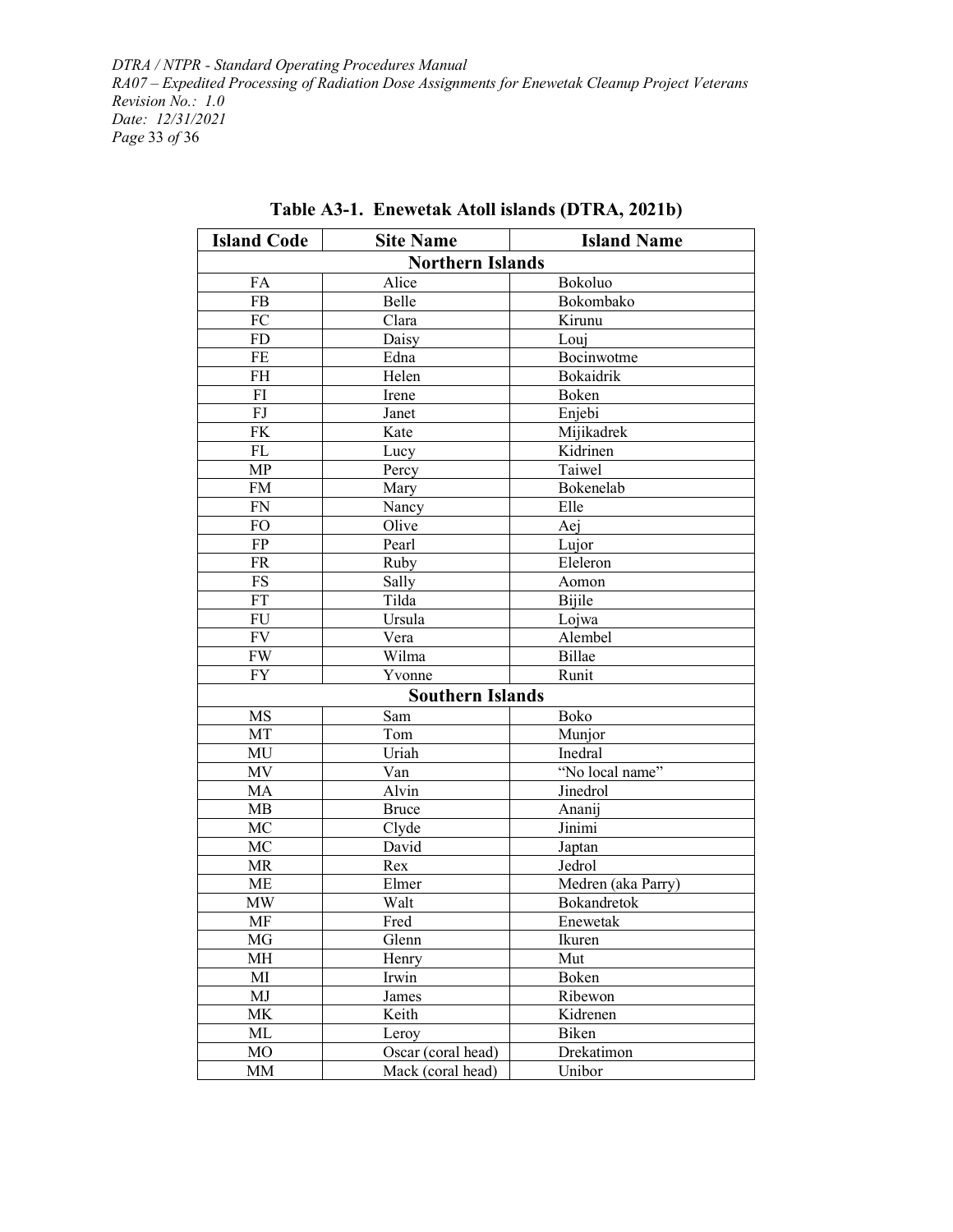*DTRA / NTPR - Standard Operating Procedures Manual RA07 – Expedited Processing of Radiation Dose Assignments for Enewetak Cleanup Project Veterans Revision No.: 1.0 Date: 12/31/2021 Page* 34 *of* 36

## **Attachment 4.**

## <span id="page-33-0"></span>**Estimated Organ Doses, Eye lens and Skin Doses for ECUP EPGs**

The upper-bound external, UB  $\alpha$ , and UB  $\beta + \gamma$  organ doses for all EPGs are listed in [Table](#page-34-0) A4-1. These doses are recommended for assignment in expediting ECUP cases except as noted in [Attachment 2.](#page-22-0) For each standard organ, the doses are recommended for all organs, diseases, and tissues for which the standard organ is applicable. The ECUP standard organs are the organs for which internal dose coefficients are available in ICRP 68 (ICRP, 2011).

Upper-bound total external doses for the lens of the eye and all skin sites for the four ECUP EPGs are shown in [Table](#page-35-0) A4-2. These doses should be assigned except for those EPG/race/skin cancer/skin site combinations identified in [Attachment 2.](#page-22-0)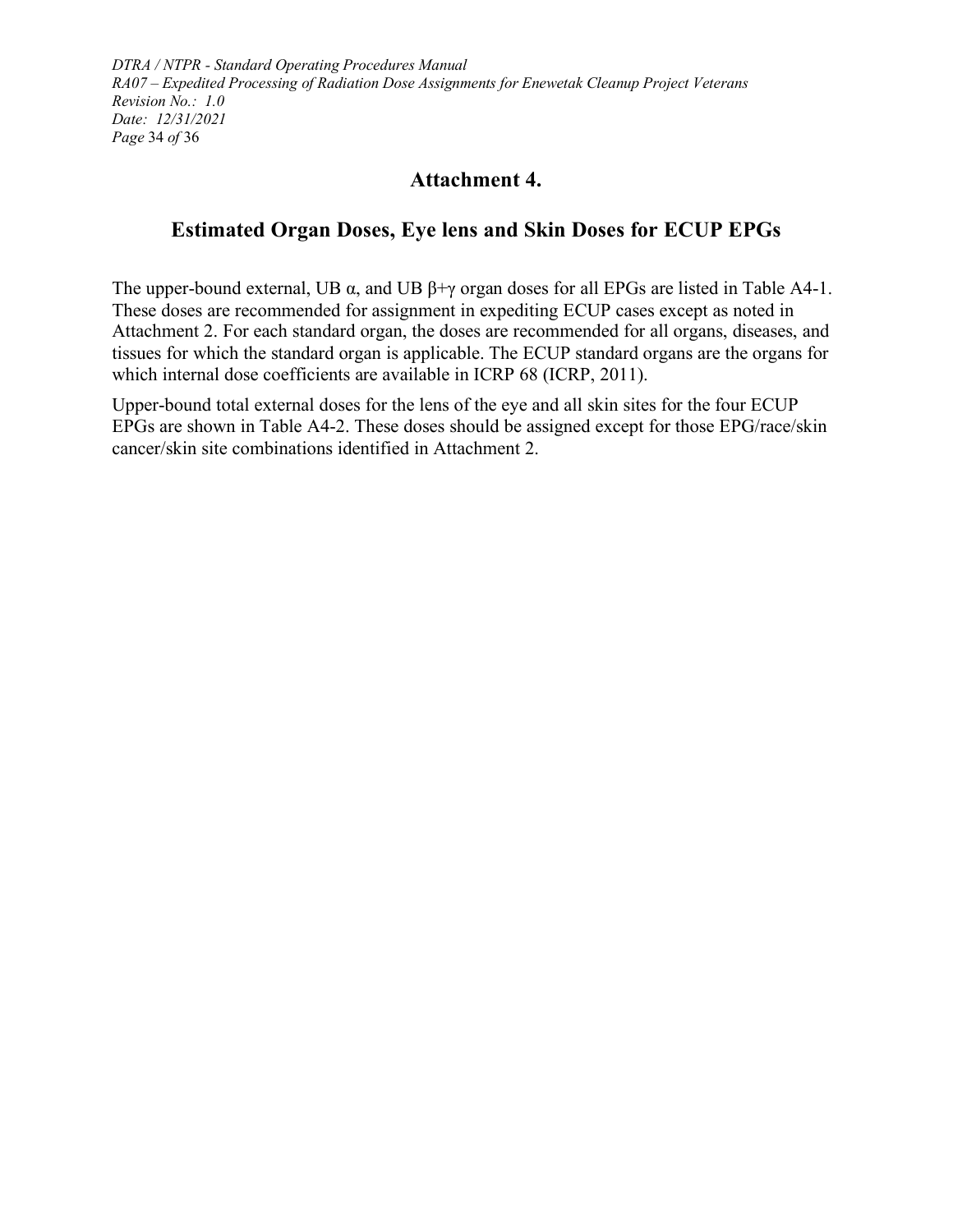*DTRA / NTPR - Standard Operating Procedures Manual RA07 – Expedited Processing of Radiation Dose Assignments for Enewetak Cleanup Project Veterans Revision No.: 1.0 Date: 12/31/2021 Page* 35 *of* 36

<span id="page-34-0"></span>

|                                   |                | <b>Internal</b>                                          |                          | <b>ECUP Standard Organs</b> |                 |       |               |           |                                       |                                                                                   |                                           |                         |       |         |       |                                            |         |                   |            |                   |                |                                      |        |                             |         |        |
|-----------------------------------|----------------|----------------------------------------------------------|--------------------------|-----------------------------|-----------------|-------|---------------|-----------|---------------------------------------|-----------------------------------------------------------------------------------|-------------------------------------------|-------------------------|-------|---------|-------|--------------------------------------------|---------|-------------------|------------|-------------------|----------------|--------------------------------------|--------|-----------------------------|---------|--------|
| <b>EPG Name</b>                   |                | <b>Radiation</b><br><b>Type</b><br>and<br><b>EPG TOD</b> | drenals                  | Bladder Wall                | Surface<br>Bone | Brain | <b>Breast</b> | Esophagus | $\ensuremath{\text{Wall}}$<br>Stomach | $Wall^*$<br>$\overline{S}$                                                        | $\ensuremath{\text{Wall}}\xspace^*$<br>ЦU | $LLI$ Wall <sup>*</sup> | Colon | Kidneys | Liver | Muscle                                     | Ovaries | Pancreas          | Red Marrow | Airways"<br>日     | Lungs          | Spleen                               | Testes | Thymus                      | Thyroid | Uterus |
| <b>Soil Removal</b><br>Workers    |                | UB $\alpha$                                              | 0.08                     | 0.08                        | 47              | 0.08  | 0.08          | 0.08      | 0.08                                  | 0.08                                                                              | 0.09                                      | 0.09                    | 0.09  | 0.2     | 10    | 0.08                                       | 0.6     | 0.08              | 3          | 0.3               |                | 0.08                                 | 0.6    | 0.08                        | 0.08    | 0.08   |
| <b>External</b><br>Dose           | Upper<br>Bound | UB $\beta + \gamma$ 0.02                                 |                          | 0.02                        | 0.07            | 0.02  | 0.02          | 0.02      | 0.02                                  | 0.02                                                                              | 0.02                                      | 0.03                    | 0.03  | 0.02    | 0.02  | 0.02                                       | 0.02    | 0.02              | 0.04       | 0.02              | 0.02           | 0.02                                 | 0.02   | 0.02                        | 0.02    | 0.02   |
| 0.1                               | 0.3            | <b>EPG TOD</b>                                           | 0.4                      | 0.4                         | 48              | 0.4   | 0.4           | 0.4       | 0.4                                   | 0.4                                                                               | 0.4                                       | 0.5                     | 0.4   | 0.5     | 10    | 0.4                                        |         | 0.4               | 3          | 0.7               | $\overline{c}$ | 0.4                                  |        | 0.4                         | 0.4     | 0.4    |
| <b>Northern Island</b><br>Workers |                |                                                          | UB $\alpha$ 0.009 0.009  |                             | $\overline{4}$  |       |               |           |                                       | [0.009]0.009]0.009]0.009]0.009]0.01                                               |                                           | 0.02                    | 0.01  | 0.02    | 0.7   | 0.009                                      |         | $0.06 \mid 0.009$ | 0.2        | 0.03              | 0.07           | $[0.009]$ 0.06 $[0.009]$ 0.009 0.009 |        |                             |         |        |
| External<br>Dose                  | Upper<br>Bound | UB $\beta + \gamma$ 0.02                                 |                          | 0.02                        | 0.07            | 0.02  | 0.02          | 0.02      | 0.02                                  | 0.02                                                                              | 0.02                                      | 0.03                    | 0.03  | 0.02    | 0.02  | 0.02                                       | 0.02    | 0.02              | 0.04       | 0.02              | 0.02           | 0.02                                 | 0.02   | 0.02                        | 0.02    | 0.02   |
| 0.1                               | 0.3            | <b>EPG TOD</b>                                           | 0.4                      | 0.4                         | 5               | 0.4   | 0.4           | 0.4       | 0.4                                   | 0.4                                                                               | 0.4                                       | 0.4                     | 0.4   | 0.4     |       | 0.4                                        | 0.4     | 0.4               | 0.5        | 0.4               | 0.4            | 0.4                                  | 0.4    | 0.4                         | 0.4     | 0.4    |
| Lojwa Support<br>Workers          |                |                                                          | UB $\alpha$ 0.004 0.004  |                             |                 |       |               |           |                                       | $[0.004] 0.004] 0.004] 0.004] 0.004] 0.005] 0.008] 0.006] 0.006$                  |                                           |                         |       |         | 0.2   | $\vert 0.004 \vert 0.02 \vert 0.004 \vert$ |         |                   |            | $0.05$ 0.006 0.01 |                | $[0.004]$ 0.02 $[0.004]$ 0.004 0.004 |        |                             |         |        |
| External<br>Dose                  | Upper<br>Bound | UB $\beta + \gamma$ 0.02                                 |                          | 0.02                        | 0.07            | 0.02  | 0.02          | 0.02      | 0.02                                  | 0.02                                                                              | 0.02                                      | 0.03                    | 0.03  | 0.02    | 0.02  | 0.02                                       | 0.02    | 0.02              | 0.04       | 0.02              | 0.02           | 0.02                                 | 0.02   | 0.02                        | 0.02    | 0.02   |
| 0.03                              | 0.09           | <b>EPG TOD</b>                                           | 0.1                      | 0.1                         | -1              | 0.1   | 0.1           | 0.1       | 0.1                                   | 0.1                                                                               | 0.1                                       | 0.2                     | 0.1   | 0.1     | 0.3   | 0.1                                        | 0.2     | 0.1               | 0.2        | 0.1               | 0.1            | 0.1                                  | 0.1    | 0.1                         | 0.1     | 0.1    |
| <b>Southern Island</b><br>Workers |                |                                                          | UB $\alpha$ 10.00310.003 |                             | 0.6             |       |               |           |                                       | $[0.003 \, 0.003 \, 0.003 \, 0.003 \, 0.004 \, 0.005 \, 0.007 \, 0.006 \, 0.005]$ |                                           |                         |       |         | 0.1   | 0.003 0.01                                 |         | 0.003             | 0.03       |                   |                | [0.004]0.004]0.003]0.01              |        | $[0.003 \, 0.003 \, 0.003]$ |         |        |
| External<br>Dose                  | Upper<br>Bound | UB $\beta + \gamma$ 0.02                                 |                          | 0.02                        | 0.07            | 0.02  | 0.02          | 0.02      | 0.02                                  | 0.02                                                                              | 0.02                                      | 0.03                    | 0.03  | 0.02    | 0.02  | 0.02                                       | 0.02    | 0.02              | 0.04       | 0.02              | 0.02           | 0.02                                 | 0.02   | 0.02                        | 0.02    | 0.02   |
| 0.002                             | 0.005          | EPG TOD $0.03$                                           |                          | 0.03                        | 0.7             | 0.02  | 0.02          | 0.03      | 0.03                                  | 0.03                                                                              | 0.03                                      | 0.04                    | 0.04  | 0.03    | 0.2   | 0.02                                       | 0.04    | 0.03              | 0.07       | 0.03              | 0.03           | 0.03                                 | 0.03   | 0.03                        | 0.03    | 0.03   |

#### **Table A4-1. Estimated organ doses for ECUP EPGs (rem)**

\* TOD = Total Organ Dose; SI = small intestine; ULI = upper large intestine; LLI = lower large intestine; ET Airways = extra-thoracic airways.